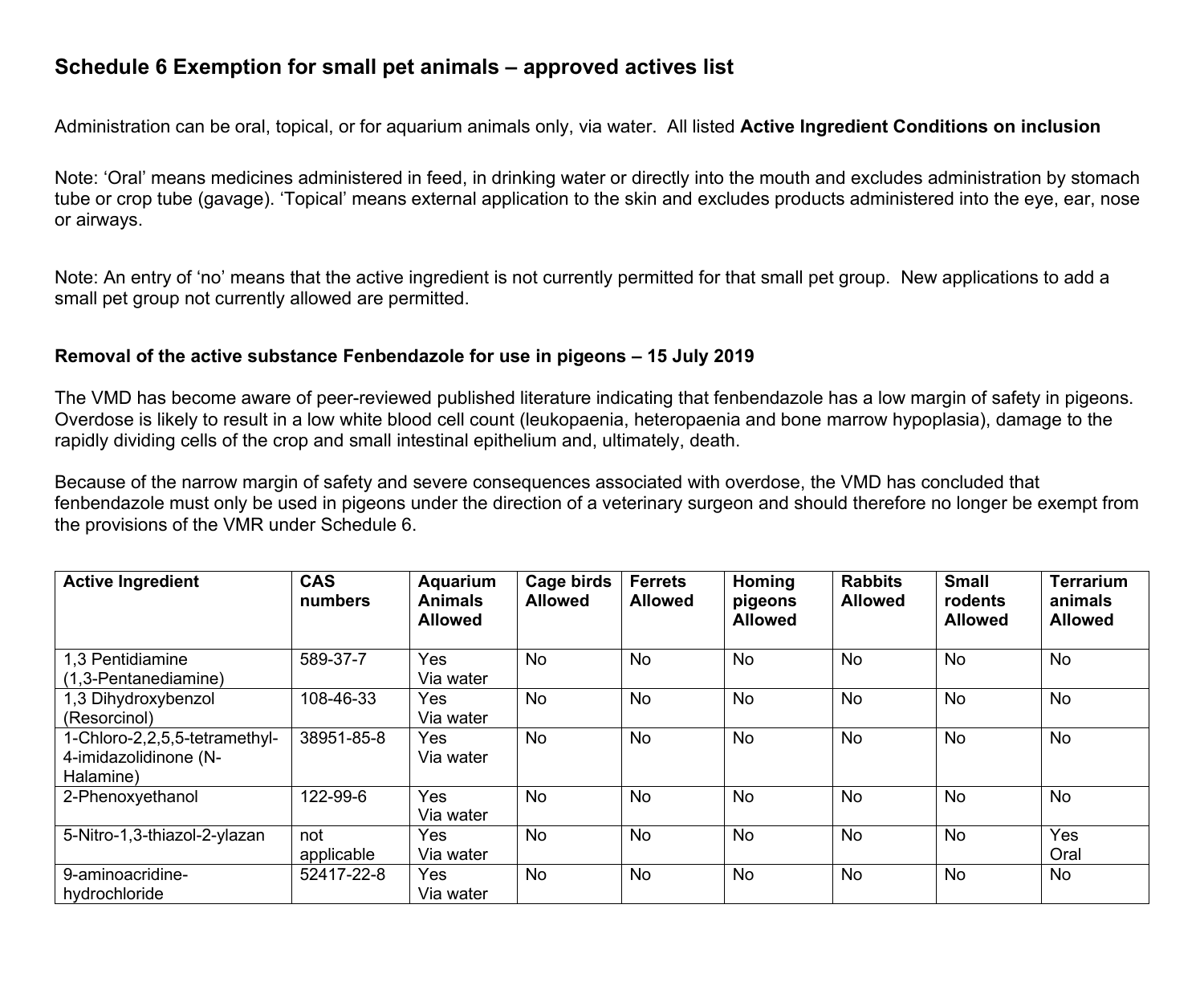| <b>Acetic Acid</b><br>Ethanoic acid                             | 64-19-7                                            | Yes<br>Via water                   | <b>No</b>             | <b>No</b>      | <b>No</b>             | <b>No</b>             | No                    | No                    |
|-----------------------------------------------------------------|----------------------------------------------------|------------------------------------|-----------------------|----------------|-----------------------|-----------------------|-----------------------|-----------------------|
| Acriflavine                                                     | 8048-52-0                                          | Yes                                | <b>No</b>             | <b>No</b>      | <b>No</b>             | <b>No</b>             | <b>No</b>             | No                    |
| Acriflavine (neutral)                                           |                                                    | Via water<br><b>Topical</b>        |                       |                |                       |                       |                       |                       |
| Acriflavine Hydrochloride                                       | 8063-24-9                                          | Yes<br>Via water                   | <b>No</b>             | No             | <b>No</b>             | <b>No</b>             | No                    | No                    |
| Acriflavine chloride                                            | 8048-52-0                                          | Yes<br>Via water                   | <b>No</b>             | <b>No</b>      | <b>No</b>             | <b>No</b>             | No                    | No                    |
| Alginic Acid                                                    | 9005-32-7                                          | Yes<br>Oral                        | <b>No</b>             | No             | <b>No</b>             | <b>No</b>             | <b>No</b>             | Yes<br>Oral           |
| Allantoin                                                       | 97-59-6                                            | Yes<br>Via water                   | <b>No</b>             | No             | <b>No</b>             | <b>No</b>             | <b>No</b>             | No                    |
| Aloe Vera                                                       | 85507-69-3                                         | Yes<br>Via water<br><b>Topical</b> | <b>No</b>             | No             | No                    | No                    | No                    | No                    |
| Alpha Tocopherols (Vitamin<br>E)<br>See also Tocopheryl acetate | $all-rac =$<br>10191-41-0<br>$RRR = 59-$<br>$02-9$ | No                                 | Yes<br>Oral           | Yes<br>Oral    | Yes<br>Oral           | Yes<br>Oral           | Yes<br>Oral           | Yes<br>Oral           |
| Aminoacridine Hydrochloride                                     | 52417-22-8                                         | Yes<br>Via water                   | <b>No</b>             | <b>No</b>      | <b>No</b>             | <b>No</b>             | No                    | No                    |
| Aminobenzoic Acid                                               | 150-13-0                                           | Yes<br>Oral                        | <b>No</b>             | No             | No                    | <b>No</b>             | No                    | No                    |
| Amprolium / Amprolium<br>Hydrochloride                          | Various<br>137-88-2<br>121-25-5                    | <b>No</b>                          | Yes<br>Oral           | <b>No</b>      | Yes<br>Oral           | Yes<br>Oral           | <b>No</b>             | No                    |
| Aneurine HCI (see Thiamine<br>HCI)                              | 67-03-8                                            | Yes<br>Oral                        | <b>No</b>             | No             | <b>No</b>             | <b>No</b>             | <b>No</b>             | No                    |
| Antifoam                                                        | not<br>applicable                                  | Yes<br>Via water                   | <b>No</b>             | No             | No                    | <b>No</b>             | No                    | No                    |
| <b>Aqueous Iodine Solution</b>                                  | 7553-56-2                                          | No                                 | No                    | No             | Yes<br>Oral           | <b>No</b>             | <b>No</b>             | No                    |
| Ascorbic Acid (Vitamin C)                                       | $50 - 81 - 7$                                      | Yes<br>Oral                        | Yes<br>Oral           | Yes<br>Oral    | Yes<br>Oral           | Yes<br>Oral           | Yes<br>Oral           | Yes<br>Oral           |
| Azadirachtin                                                    | 11141-17-6                                         | Yes<br>Via water                   | No                    | <b>No</b>      | <b>No</b>             | No                    | No                    | No                    |
| Azamethiphos                                                    | 35575-96-3                                         | Yes<br>Via water                   | <b>No</b>             | No             | No                    | No                    | No                    | No                    |
| Bee propolis                                                    | not<br>applicable                                  | Yes<br>Topical                     | No                    | No             | No                    | No                    | <b>No</b>             | No                    |
| Benzalkonium Chloride                                           | 63449-41-2                                         | Yes<br>Via water<br>Topical        | Yes<br><b>Topical</b> | Yes<br>Topical | Yes<br><b>Topical</b> | Yes<br><b>Topical</b> | Yes<br><b>Topical</b> | Yes<br><b>Topical</b> |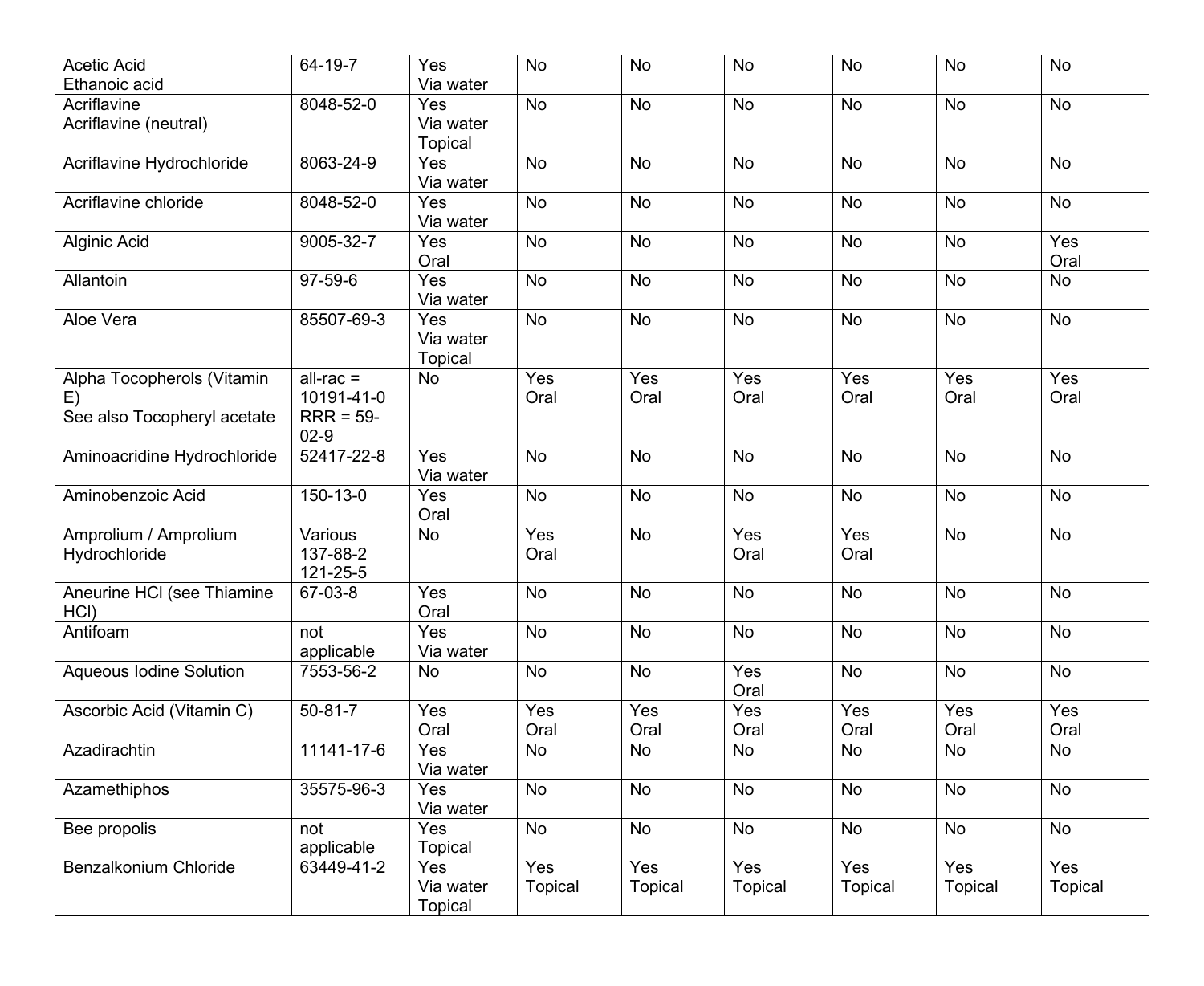| Benzimidazole                                               | $51 - 17 - 2$          | Yes<br>Via water      | <b>No</b>   | <b>No</b>      | <b>No</b>                         | No             | <b>No</b>      | <b>No</b>   |
|-------------------------------------------------------------|------------------------|-----------------------|-------------|----------------|-----------------------------------|----------------|----------------|-------------|
| Benzyldodecyl-bis-(2-<br>hydroxyethyl) ammonium<br>chloride | 19379-90-9             | Yes<br>Via water      | No          | <b>No</b>      | <b>No</b>                         | No             | No             | <b>No</b>   |
| <b>Biotin</b>                                               | 58-85-5                | Yes<br>Oral           | Yes<br>Oral | No             | Yes<br>Oral                       | <b>No</b>      | No             | No          |
| Bis(4-dimethylaminophenyl)<br>phenylmethliumhydroxide       | not<br>applicable      | Yes<br>Via water      | No          | <b>No</b>      | <b>No</b>                         | No             | No             | No          |
| Bromhexine (hydrochloride)                                  | 3572-43-8<br>611-75-6  | No                    | No          | <b>No</b>      | Yes<br>Oral<br>with<br>conditions | <b>No</b>      | No             | <b>No</b>   |
| Bronopol                                                    | $52 - 51 - 7$          | Yes<br>Via water      | <b>No</b>   | <b>No</b>      | <b>No</b>                         | <b>No</b>      | No             | <b>No</b>   |
| Calciferol                                                  | $50 - 14 - 6$          | Yes<br>Oral           | No          | No             | No                                | No             | No             | <b>No</b>   |
| <b>Calcium Acetate</b>                                      | 62-54-4                | No                    | No          | No             | Yes<br>Oral                       | No             | No             | No          |
| <b>Calcium Gluconate</b>                                    | 299-28-5               | <b>No</b>             | Yes<br>Oral | Yes<br>Oral    | Yes<br>Oral                       | No             | Yes<br>Oral    | Yes<br>Oral |
| <b>Calcium Gluconate</b><br>Monohydrate                     | 66905-23-5             | No                    | Yes<br>Oral | Yes<br>Oral    | No                                | No             | Yes<br>Oral    | Yes<br>Oral |
| <b>Calcium Pantothenate</b>                                 | 137-08-6               | Yes<br>Oral           | No          | <b>No</b>      | <b>No</b>                         | <b>No</b>      | <b>No</b>      | No          |
| Calcium pidolate                                            | 31377-05-6             | No                    | Yes<br>Oral | No             | Yes<br>Oral                       | <b>No</b>      | No             | <b>No</b>   |
| Carmellose                                                  | 9004-32-4              | Yes<br><b>Topical</b> | No          | No             | No                                | No             | No             | <b>No</b>   |
| Carnidazole                                                 | 42116-76-7             | No                    | No          | No             | Yes<br>Oral                       | No             | No             | No          |
| Carnitine                                                   | $\overline{54}$ 1-15-1 | <b>No</b>             | Yes<br>Oral | No             | Yes<br>Oral                       | <b>No</b>      | No             | No          |
| Cetraria islandica extract<br>(Cetrarin)                    | not<br>applicable      | Yes<br>Via water      | No          | <b>No</b>      | No                                | <b>No</b>      | <b>No</b>      | <b>No</b>   |
| Chloramine                                                  | 01599-90-3             | No                    | No          | Yes<br>Topical | No                                | Yes<br>Topical | Yes<br>Topical | No          |
| Chloramine $\overline{T}$                                   | 149358-73-6            | Yes<br>Via water      | No          | No             | No                                | No             | No             | No          |
| Cholecalciferol (Vitamin D3)                                | 67-97-0                | No                    | Yes<br>Oral | Yes<br>Oral    | Yes<br>Oral                       | Yes<br>Oral    | Yes<br>Oral    | Yes<br>Oral |
| Choline                                                     | 62-49-7                | No                    | Yes<br>Oral | No             | Yes<br>Oral                       | No             | <b>No</b>      | No          |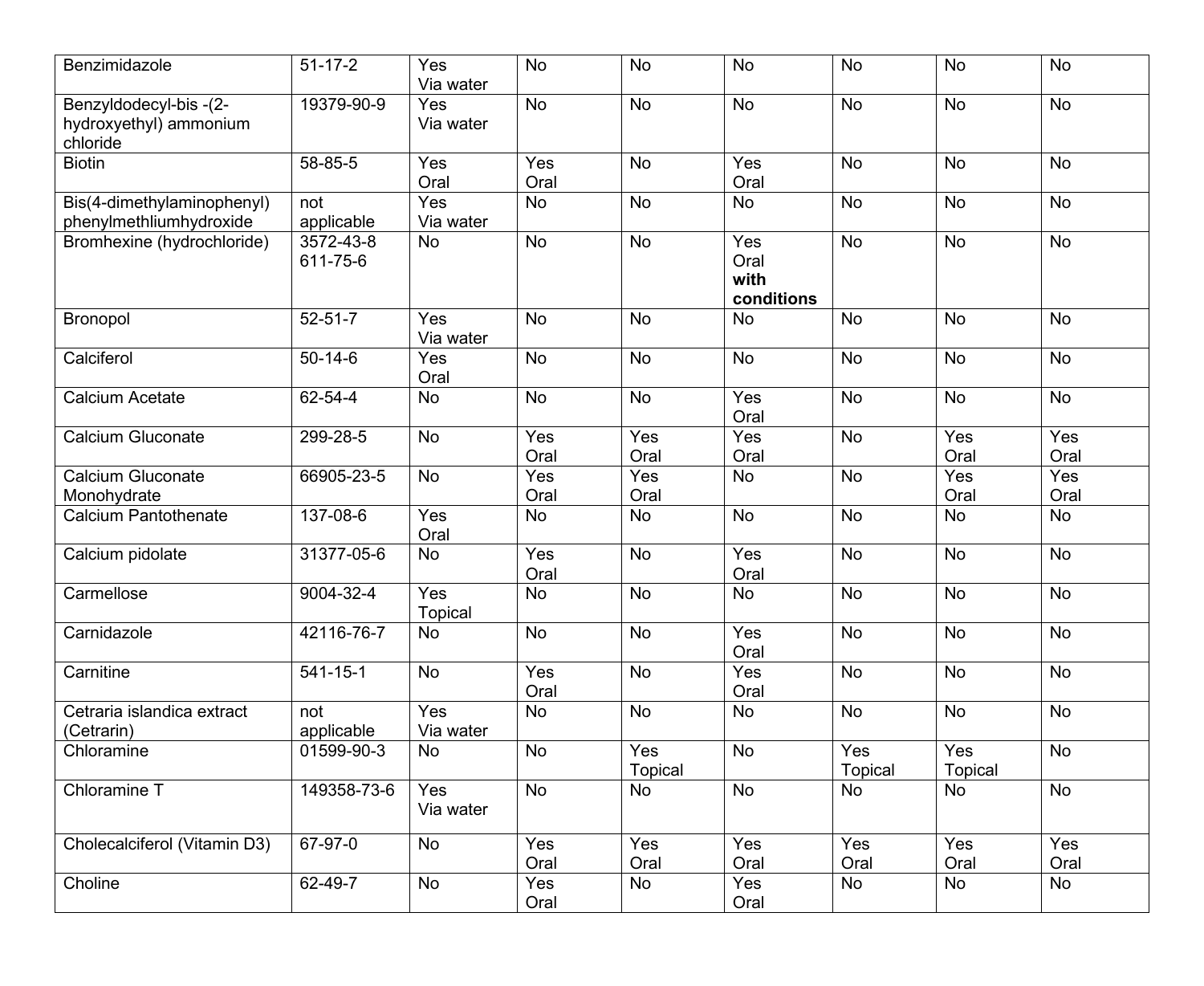| <b>Choline Chloride</b>                      | 67-48-1                    | Yes<br>Oral                            | <b>No</b>                            | <b>No</b>                                   | <b>No</b>                                   | <b>No</b>                                   | <b>No</b>                                   | <b>No</b>                            |
|----------------------------------------------|----------------------------|----------------------------------------|--------------------------------------|---------------------------------------------|---------------------------------------------|---------------------------------------------|---------------------------------------------|--------------------------------------|
| <b>Citric Acid</b>                           | 77-92-9                    | Yes<br>Via water                       | <b>No</b>                            | <b>No</b>                                   | <b>No</b>                                   | <b>No</b>                                   | No                                          | No                                   |
| Clazuril                                     | 101831-36-1                | <b>No</b>                              | <b>No</b>                            | No                                          | Yes<br>Oral                                 | <b>No</b>                                   | No                                          | <b>No</b>                            |
| Clove Oil                                    | 8000-34-8                  | Yes<br>Via water                       | <b>No</b>                            | No                                          | No                                          | No                                          | No                                          | <b>No</b>                            |
| <b>Coal Tar Solution</b>                     | not<br>applicable          | Yes<br><b>Topical</b>                  | No                                   | No                                          | <b>No</b>                                   | <b>No</b>                                   | No                                          | No                                   |
| Compound benzoin tincture                    | 119-53-9                   | Yes<br><b>Topical</b>                  | No                                   | No                                          | <b>No</b>                                   | <b>No</b>                                   | No                                          | <b>No</b>                            |
| Copper                                       | 7440-50-8                  | <b>No</b>                              | Yes<br>Oral                          | No                                          | Yes<br>Oral                                 | <b>No</b>                                   | No                                          | <b>No</b>                            |
| <b>Copper Chloride</b>                       | 7758-89-6, or<br>7447-39-4 | Yes<br>Via water<br>with<br>conditions | No                                   | No                                          | <b>No</b>                                   | No                                          | No                                          | No                                   |
| Copper EDTA                                  | 39208-15-6                 | Yes<br>Via water<br>with<br>conditions | <b>No</b>                            | No                                          | <b>No</b>                                   | No                                          | No                                          | No                                   |
| <b>Copper Sulphate</b>                       | 7758-98-7                  | Yes<br>Via water<br>with<br>conditions | No                                   | No                                          | <b>No</b>                                   | No                                          | No                                          | No                                   |
| <b>Copper Sulphate</b><br>Pentahydrate       | 7758-99-8                  | Yes<br>Via water<br>with<br>conditions | <b>No</b>                            | No                                          | <b>No</b>                                   | <b>No</b>                                   | <b>No</b>                                   | No                                   |
| Crucifers                                    | not<br>applicable          | No                                     | No                                   | No                                          | Yes<br>Oral                                 | No                                          | No                                          | No                                   |
| Cyanocobalamin (Vitamin<br>B <sub>12</sub> ) | 68-19-9                    | Yes<br>Oral                            | Yes<br>Oral                          | <b>No</b>                                   | Yes<br>Oral                                 | <b>No</b>                                   | <b>No</b>                                   | No                                   |
| Cypermethrin                                 | 52315-07-8                 | No                                     | Yes<br>Topical<br>with<br>conditions | Yes<br><b>Topical</b><br>with<br>conditions | Yes<br><b>Topical</b><br>with<br>conditions | Yes<br><b>Topical</b><br>with<br>conditions | Yes<br><b>Topical</b><br>with<br>conditions | Yes<br>Topical<br>with<br>conditions |
| Cyromazine                                   | 66215-27-8                 | Yes<br>Via water<br>with<br>conditions | <b>No</b>                            | No                                          | <b>No</b>                                   | <b>No</b>                                   | No                                          | <b>No</b>                            |
| Dextrose monohydrate                         | 14431-43-7                 | No                                     | Yes<br>Oral                          | Yes<br>Oral                                 | Yes<br>Oral                                 | Yes<br>Oral                                 | Yes<br>Oral                                 | Yes<br>Oral                          |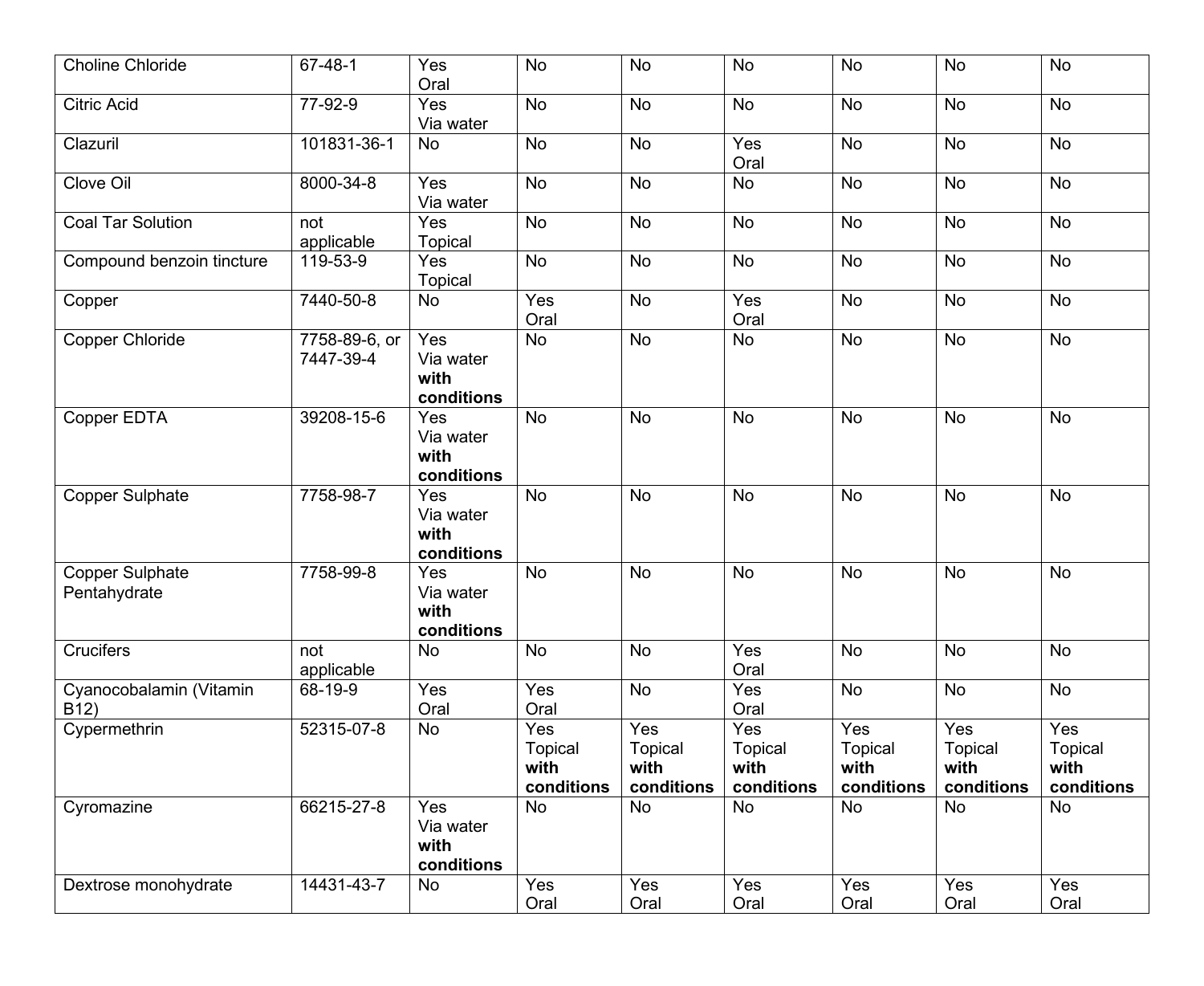| <b>Dicalcium Phosphate</b>  | 7757-93-9   | Yes              | <b>No</b>      | <b>No</b>      | <b>No</b>      | <b>No</b>             | <b>No</b>        | <b>No</b>             |
|-----------------------------|-------------|------------------|----------------|----------------|----------------|-----------------------|------------------|-----------------------|
| (Calcium Phosphate dibasic) |             | Oral             |                |                |                |                       |                  |                       |
| Diclazuril                  | 101831-37-2 | <b>No</b>        | <b>No</b>      | Yes<br>Topical | Yes<br>Oral    | Yes<br><b>Topical</b> | Yes<br>Topical   | Yes<br>Oral           |
| Didecyldimethylammonium     | 7173-51-5   | Yes              | Yes            | Yes            | Yes            | Yes                   | $\overline{Yes}$ | Yes                   |
| chloride                    |             | <b>Topical</b>   | <b>Topical</b> | <b>Topical</b> | <b>Topical</b> | <b>Topical</b>        | <b>Topical</b>   | Topical               |
|                             |             | with             | with           | with           | with           | with                  | with             | with                  |
|                             |             | conditions       | conditions     | conditions     | conditions     | conditions            | conditions       | conditions            |
| Diflubenzuron               | 35367-38-5  | Yes<br>Via water | <b>No</b>      | <b>No</b>      | <b>No</b>      | <b>No</b>             | <b>No</b>        | <b>No</b>             |
| <b>Dimeticone</b>           | 9006-65-9   | No               | <b>No</b>      | Yes            | <b>No</b>      | Yes                   | Yes              | <b>No</b>             |
|                             |             |                  |                | Topical        |                | <b>Topical</b>        | <b>Topical</b>   |                       |
| Dimetridazole               | 551-92-8    | Yes              | No             | <b>No</b>      | Yes            | No                    | No               | <b>No</b>             |
|                             |             | Via water        |                |                | Oral           |                       |                  |                       |
|                             |             | with             |                |                | with           |                       |                  |                       |
|                             |             | conditions       |                |                | conditions     |                       |                  |                       |
| Di-n-butyl-tin-oxide        | 818-08-6    | Yes<br>Via water | No             | <b>No</b>      | <b>No</b>      | <b>No</b>             | <b>No</b>        | No                    |
| Doramectin                  | 117704-25-3 | No               | No             | <b>No</b>      | <b>No</b>      | <b>No</b>             | <b>No</b>        | Yes                   |
|                             |             |                  |                |                |                |                       |                  | Oral                  |
|                             |             |                  |                |                |                |                       |                  | Topical               |
|                             |             |                  |                |                |                |                       |                  | with                  |
|                             |             |                  |                |                |                |                       |                  | conditions            |
| D-Pantothenic Acid (Vitamin | 599-54-2    | Yes              | Yes            | <b>No</b>      | Yes            | <b>No</b>             | <b>No</b>        | No                    |
| <b>B5)</b>                  | 79-83-4     | Oral             | Oral           |                | Oral           |                       |                  |                       |
| See Pantothenic Acid        |             |                  |                |                |                |                       |                  |                       |
| d-Phenothrin                | 26002-80-2  | <b>No</b>        | No             | No             | <b>No</b>      | <b>No</b>             | No               | Yes<br><b>Topical</b> |
| <b>Emamectin Benzoate</b>   | 1555569-91- | Yes              | No             | <b>No</b>      | <b>No</b>      | <b>No</b>             | <b>No</b>        | No                    |
|                             | 8           | Via water        |                |                |                |                       |                  |                       |
|                             |             | Oral             |                |                |                |                       |                  |                       |
|                             |             | with             |                |                |                |                       |                  |                       |
|                             |             | conditions       |                |                |                |                       |                  |                       |
| Enilconazole                | 35554-44-0  | No               | No             | <b>No</b>      | <b>No</b>      | <b>No</b>             | Yes              | <b>No</b>             |
|                             |             |                  |                |                |                |                       | <b>Topical</b>   |                       |
|                             |             |                  |                |                |                |                       | with             |                       |
|                             |             |                  |                |                |                |                       | conditions       |                       |
| Enterococcus faecium DSM    | not         | <b>No</b>        | Yes            | Yes            | Yes            | Yes                   | Yes              | Yes                   |
| 10663/NCIMB 10415 E1707     | applicable  |                  | Oral           | Oral           | Oral           | Oral                  | Oral             | Oral                  |
| Enterococcus faecium DSM    | not         | <b>No</b>        | Yes            | Yes            | Yes            | Yes                   | Yes              | Yes                   |
| 10663/NCIMB 10415 EC No     | applicable  |                  | Oral           | Oral           | Oral           | Oral                  | Oral             | Oral                  |
| 13                          |             |                  |                |                |                |                       |                  |                       |
| Ethacridine lactate         | 6402-23-9   | Yes              | Yes            | No             | Yes            | No                    | <b>No</b>        | No                    |
|                             |             | Via water        | Oral           |                | Oral           |                       |                  |                       |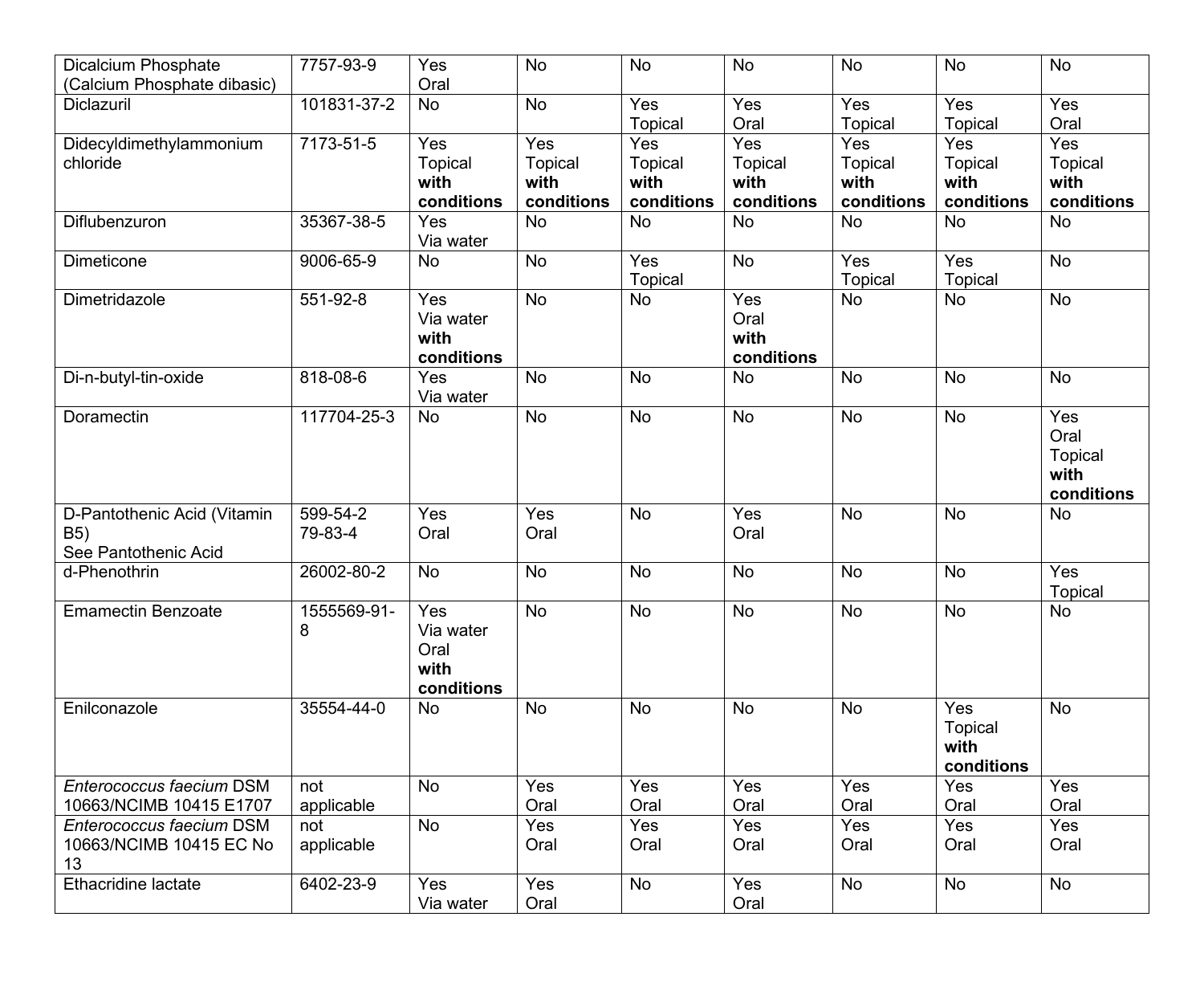| Ethanol                                                                        | 64-17-5           | Yes<br>Via water<br><b>Topical</b> | <b>No</b>                                                | <b>No</b>                            | <b>No</b>                                   | <b>No</b>                            | N <sub>o</sub>                              | <b>No</b>   |
|--------------------------------------------------------------------------------|-------------------|------------------------------------|----------------------------------------------------------|--------------------------------------|---------------------------------------------|--------------------------------------|---------------------------------------------|-------------|
| Ethopabate                                                                     | 59-06-3           | <b>No</b>                          | Yes<br>Oral<br>with<br>conditions                        | <b>No</b>                            | Yes<br>Oral<br>with<br>conditions           | <b>No</b>                            | <b>No</b>                                   | <b>No</b>   |
| Ethyl<br>butylacetylaminopropionate                                            | 52304-36-6        | <b>No</b>                          | No                                                       | Yes<br>Topical<br>with<br>conditions | <b>No</b>                                   | Yes<br>Topical<br>with<br>conditions | Yes<br><b>Topical</b><br>with<br>conditions | No          |
| Eprinomectin                                                                   | 123997-26-2       | <b>No</b>                          | No                                                       | <b>No</b>                            | Yes<br><b>Topical</b><br>with<br>conditions | <b>No</b>                            | <b>No</b>                                   | <b>No</b>   |
| Eucalyptus Oil                                                                 | various           | Yes<br>Topical                     | No                                                       | <b>No</b>                            | <b>No</b>                                   | <b>No</b>                            | <b>No</b>                                   | <b>No</b>   |
| Fenbendazole                                                                   | 43210-67-9        | No                                 | Yes<br>Oral                                              | Yes<br>Oral                          | Active<br>removed<br>from list<br>15/7/19   | Yes<br>Oral                          | Yes<br>Oral                                 | Yes<br>Oral |
| Fipronil                                                                       | 120068-37-3       | <b>No</b>                          | $\overline{Yes}$<br><b>Topical</b><br>with<br>conditions | No                                   | Yes<br><b>Topical</b><br>with<br>conditions | <b>No</b>                            | <b>No</b>                                   | No          |
| Flubendazole                                                                   | 31430-15-6        | Yes<br>Via water                   | No                                                       | No                                   | Yes<br>Oral                                 | No                                   | No                                          | Yes<br>Oral |
| <b>Folic Acid</b>                                                              | 59-30-3           | Yes<br>Oral                        | Yes<br>Oral                                              | No                                   | Yes<br>Oral                                 | No                                   | <b>No</b>                                   | No          |
| Formaldehyde<br>Formalin                                                       | $50 - 00 - 0$     | Yes<br>Via water                   | No                                                       | <b>No</b>                            | No                                          | <b>No</b>                            | <b>No</b>                                   | No          |
| Fructo-oligosaccharide                                                         | not<br>applicable | <b>No</b>                          | No                                                       | No                                   | No                                          | Yes<br>Oral                          | Yes<br>Oral                                 | No          |
| Garlic                                                                         | 8000-78-0         | Yes<br>Oral                        | No                                                       | No                                   | <b>No</b>                                   | <b>No</b>                            | No                                          | No          |
| Gelatin                                                                        | 9000-70-8         | Yes<br>Topical                     | No                                                       | No                                   | No                                          | No                                   | No                                          | No          |
| Glucose                                                                        | 50-99-7           | No                                 | Yes<br>Oral                                              | No                                   | Yes<br>Oral                                 | No                                   | No                                          | No          |
| Glycerine                                                                      | 56-81-5           | Yes<br>Topical                     | No                                                       | No                                   | <b>No</b>                                   | No                                   | <b>No</b>                                   | No          |
| Harakeke Phormium tenax<br>(D-xylose and D-glucuronic<br>acid) - Plant extract | not<br>applicable | Yes<br>Via water                   | No                                                       | No                                   | No                                          | No                                   | No                                          | No          |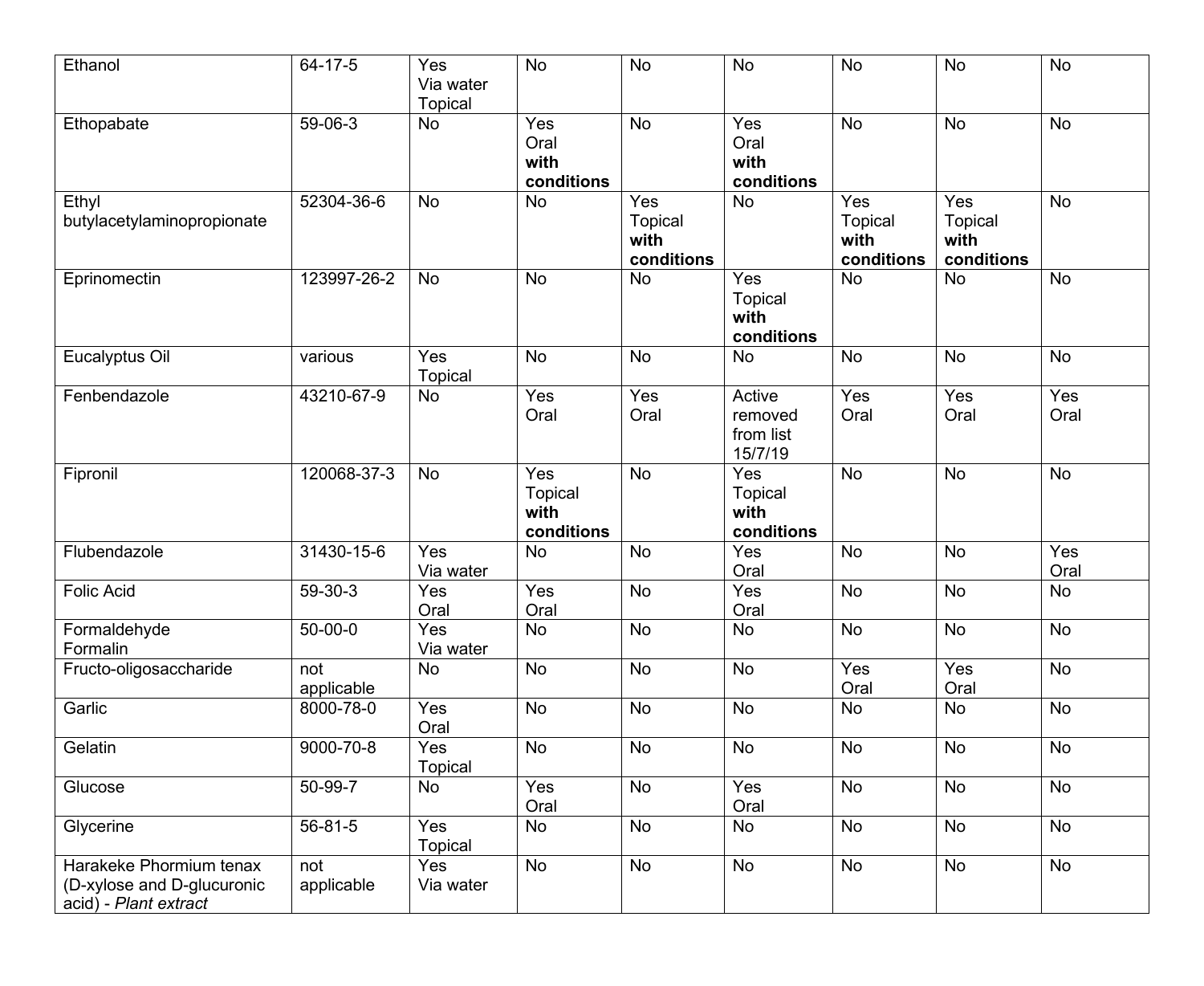| Hexamethylparaosaniline<br>(Crystal Violet/Gentian Violet)                                                  | not<br>applicable | Yes<br>Via water<br>with<br>conditions | <b>No</b>             | No                    | <b>No</b>                            | <b>No</b>             | <b>No</b>             | No                    |
|-------------------------------------------------------------------------------------------------------------|-------------------|----------------------------------------|-----------------------|-----------------------|--------------------------------------|-----------------------|-----------------------|-----------------------|
| Ichthammol                                                                                                  | 8029-68-3         | Yes<br><b>Topical</b>                  | No                    | No                    | <b>No</b>                            | <b>No</b>             | No                    | No                    |
| Imidacloprid                                                                                                | 138261-41-3       | <b>No</b>                              | <b>No</b>             | Yes<br><b>Topical</b> | <b>No</b>                            | Yes<br>Topical        | Yes<br>Topical        | <b>No</b>             |
| Immunoglobulin IgA                                                                                          | not<br>applicable | No                                     | <b>No</b>             | No                    | Yes<br>Oral                          | <b>No</b>             | No                    | No                    |
| Immunoglobulin IgG                                                                                          | not<br>applicable | <b>No</b>                              | <b>No</b>             | <b>No</b>             | Yes<br>Oral                          | <b>No</b>             | <b>No</b>             | <b>No</b>             |
| Immunoglobulin IgM                                                                                          | not<br>applicable | No                                     | <b>No</b>             | <b>No</b>             | Yes<br>Oral                          | <b>No</b>             | <b>No</b>             | <b>No</b>             |
| Inositol                                                                                                    | 87-89-8           | Yes<br>Oral                            | No                    | No                    | <b>No</b>                            | <b>No</b>             | No                    | <b>No</b>             |
| Ipecacuanha tincture                                                                                        | not<br>applicable | No                                     | Yes<br>Oral           | No                    | <b>No</b>                            | <b>No</b>             | No                    | <b>No</b>             |
| Iron                                                                                                        | 7439-89-6         | No                                     | Yes<br>Oral           | <b>No</b>             | Yes<br>Oral                          | <b>No</b>             | No                    | <b>No</b>             |
| Ivermectin                                                                                                  | 70288-86-7        | No                                     | Yes<br><b>Topical</b> | Yes<br>Topical        | Yes<br>Oral                          | Yes<br><b>Topical</b> | Yes<br><b>Topical</b> | Yes<br><b>Topical</b> |
|                                                                                                             |                   |                                        | with<br>conditions    | with<br>conditions    | <b>Topical</b><br>with<br>conditions | with<br>conditions    | with<br>conditions    | with<br>conditions    |
| Kahikatea Dacrycarpus<br>dacrydioides (Podocarpic<br>acid and other diterpinoids) -<br><b>Plant Extract</b> | not<br>applicable | Yes<br>Via water                       | <b>No</b>             | No                    | <b>No</b>                            | <b>No</b>             | No                    | <b>No</b>             |
| Kanuka (White Manuka)<br>Kunzea ericoides (Alpha<br>pinea) - Plant extract                                  | not<br>applicable | Yes<br>Via water                       | No                    | No                    | <b>No</b>                            | <b>No</b>             | No                    | No                    |
| Kaolin                                                                                                      | 1332-58-7         | <b>No</b>                              | Yes<br>Oral           | Yes<br>Oral           | Yes<br>Oral                          | Yes<br>Oral           | Yes<br>Oral           | Yes<br>Oral           |
| Kawakawa Macropiper<br>excelsum (Myristicin) - Plant<br>extract                                             | not<br>applicable | Yes<br>Via water                       | No                    | No                    | No                                   | No                    | No                    | No                    |
| Koromiko hebe slicifolia and<br>Hebe stricta (Tannins) - Plant<br>Extract                                   | not<br>applicable | Yes<br>Via water                       | No                    | <b>No</b>             | <b>No</b>                            | <b>No</b>             | No                    | No                    |
| Levamisole                                                                                                  | 14769-73-4        | Yes<br>Via water                       | Yes<br>Oral           | No                    | Yes<br>Oral                          | No                    | No                    | Yes<br>Oral           |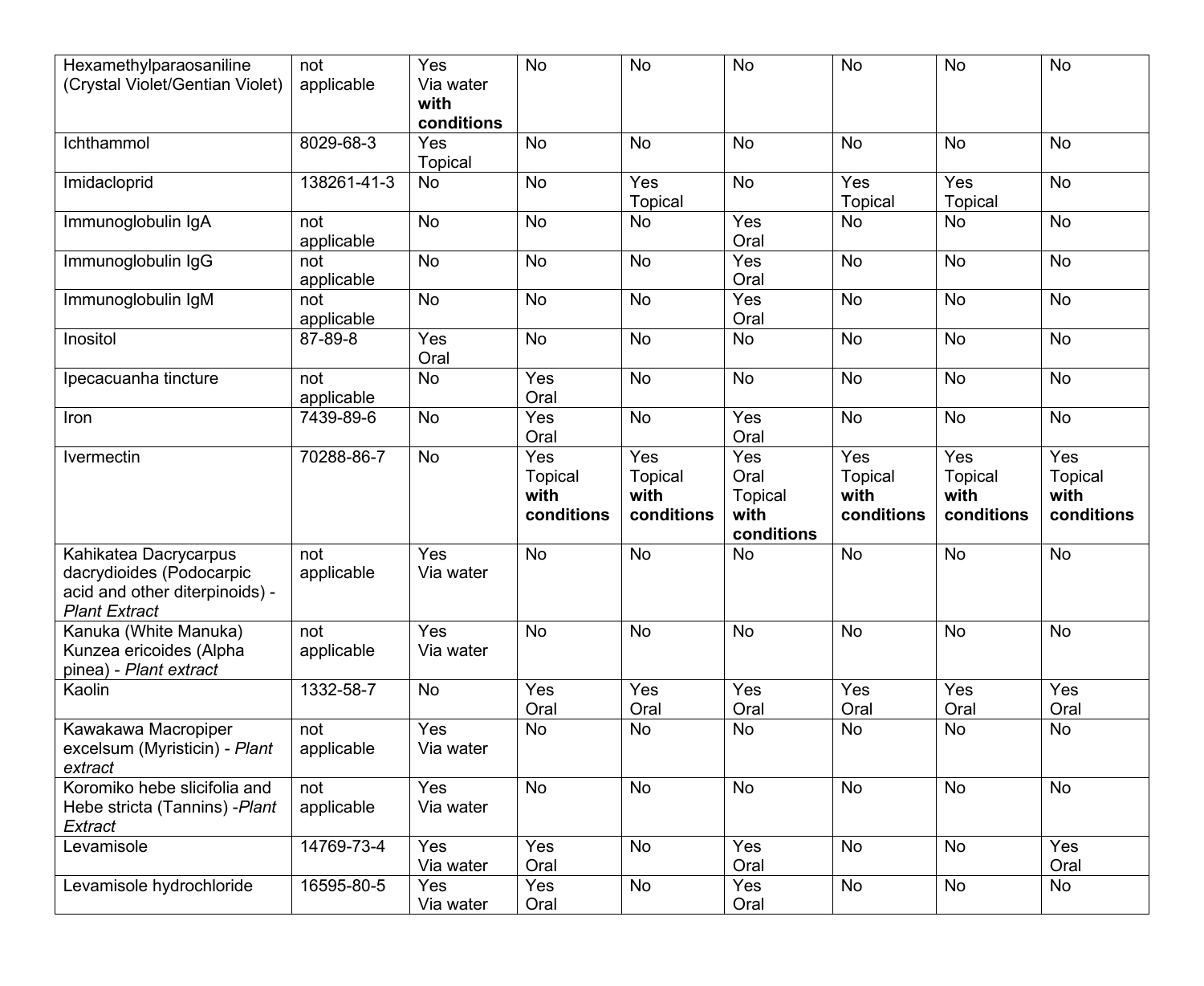| Linalool                                                                                                                                                             | 78-70-6           | Yes<br>Via water                                         | <b>No</b>      | No                           | <b>No</b>      | No                    | <b>No</b>      | <b>No</b>   |
|----------------------------------------------------------------------------------------------------------------------------------------------------------------------|-------------------|----------------------------------------------------------|----------------|------------------------------|----------------|-----------------------|----------------|-------------|
| Lufenuron                                                                                                                                                            | 103055-70-8       | Yes<br>Via water<br>with<br>conditions                   | No             | Yes<br>Oral                  | <b>No</b>      | Yes<br>Oral           | Yes<br>Oral    | No          |
| Lycine                                                                                                                                                               | 56-87-1           | No                                                       | Yes<br>Oral    | No                           | Yes<br>Oral    | <b>No</b>             | No             | <b>No</b>   |
| Magnesium sulphate                                                                                                                                                   | 7487-88-9         | Yes<br>Via water                                         | Yes<br>Oral    | Yes<br>Oral                  | Yes<br>Oral    | Yes<br>Oral           | Yes<br>Oral    | Yes<br>Oral |
| <b>Malachite Green</b>                                                                                                                                               | 569-64-2          | Yes<br>Via water<br><b>Topical</b><br>with<br>conditions | No             | <b>No</b>                    | <b>No</b>      | <b>No</b>             | <b>No</b>      | No          |
| Malachite Green carbinol<br>hydrochloride                                                                                                                            | not<br>applicable | Yes<br>Via water<br>with<br>conditions                   | No             | No                           | <b>No</b>      | <b>No</b>             | No             | No          |
| <b>Malachite Green Oxalate</b>                                                                                                                                       | 2437-29-8         | Yes<br>Via water<br>with<br>conditions                   | <b>No</b>      | <b>No</b>                    | <b>No</b>      | <b>No</b>             | <b>No</b>      | <b>No</b>   |
| Mamaku Cyathea Medullaris<br>- Plant extract                                                                                                                         | not<br>applicable | Yes<br>Via water                                         | No             | No                           | <b>No</b>      | <b>No</b>             | No             | No          |
| Manganese                                                                                                                                                            | 7439-96-5         | No                                                       | Yes<br>Oral    | No                           | Yes<br>Oral    | <b>No</b>             | <b>No</b>      | <b>No</b>   |
| Manuka Leptospermum<br>scoparium (Beta triketones<br>including leptospermone,<br>poly phenolic compounds<br>including tannin ellagic acid) -<br><b>Plant extract</b> | not<br>applicable | Yes<br>Via water                                         | No             | <b>No</b>                    | <b>No</b>      | <b>No</b>             | <b>No</b>      | <b>No</b>   |
| Mebendazole                                                                                                                                                          | 31431-39-7        | No                                                       | <b>No</b>      | No                           | Yes<br>Oral    | No                    | <b>No</b>      | <b>No</b>   |
| Menadione (Vitamin K3)                                                                                                                                               | 58-27-5           | Yes<br>Oral                                              | Yes<br>Oral    | No                           | Yes<br>Oral    | No                    | No             | No          |
| Methionine                                                                                                                                                           | 63-68-3           | No                                                       | Yes<br>Oral    | No                           | Yes<br>Oral    | No                    | No             | No          |
| Methoprene                                                                                                                                                           | 40596-69-8        | No                                                       | Yes<br>Topical | $\operatorname{\mathsf{No}}$ | Yes<br>Topical | Yes<br><b>Topical</b> | Yes<br>topical | No          |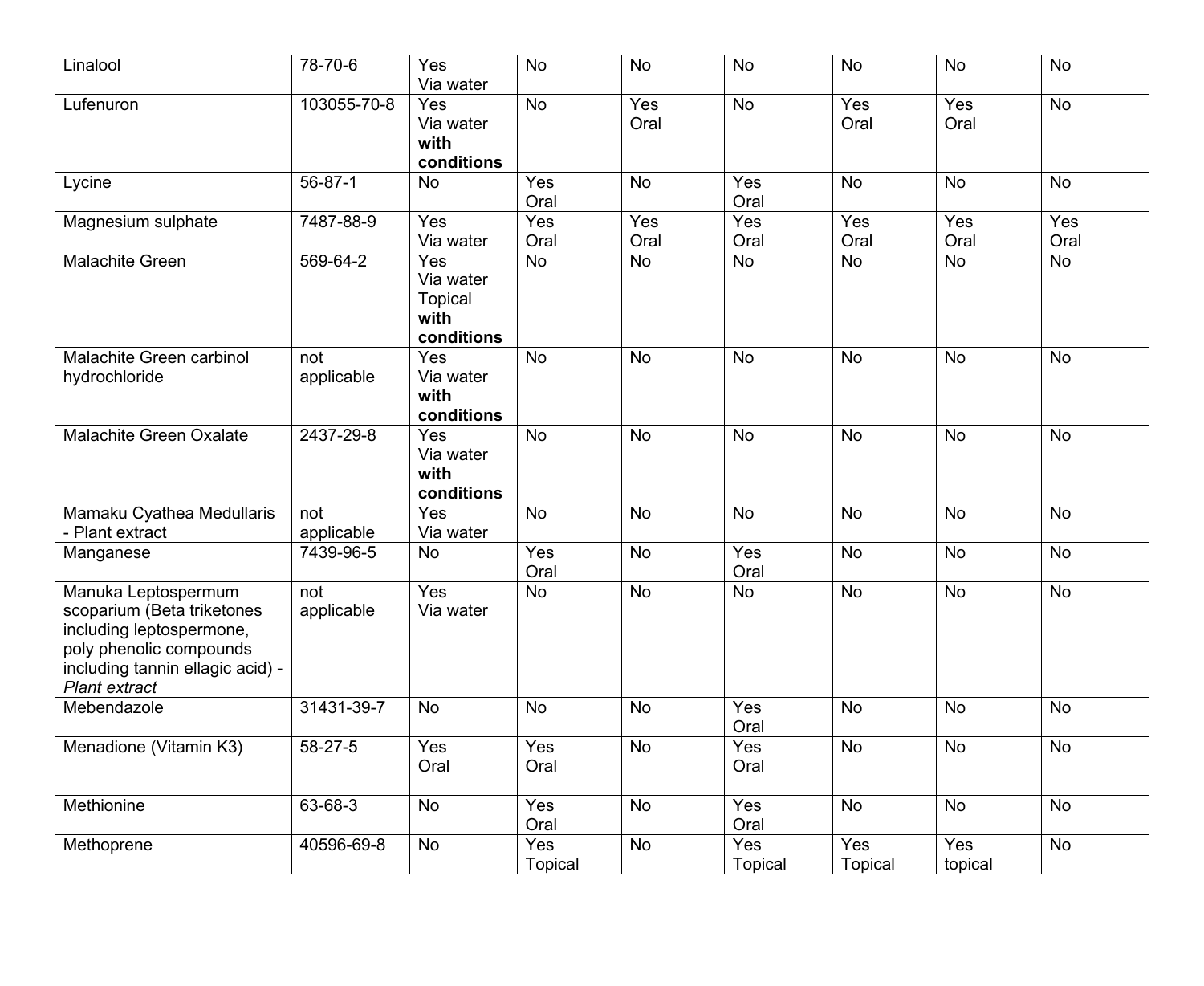| Methylene Blue                                              | 122965-43-9         | Yes<br>Via water<br><b>Topical</b> | <b>No</b>                                   | <b>No</b>             | <b>No</b>                                    | <b>No</b>                                   | <b>No</b>                            | <b>No</b>                                   |
|-------------------------------------------------------------|---------------------|------------------------------------|---------------------------------------------|-----------------------|----------------------------------------------|---------------------------------------------|--------------------------------------|---------------------------------------------|
| Miconazole                                                  | 22916-47-8          | No                                 | Yes<br><b>Topical</b><br>with<br>conditions | <b>No</b>             | Yes<br><b>Topical</b><br>with<br>conditions  | Yes<br><b>Topical</b><br>with<br>conditions | Yes<br>topical<br>with<br>conditions | Yes<br><b>Topical</b><br>with<br>conditions |
| Monodicalcium Phosphate<br>(Calcium Phosphate<br>monobasic) | 7758-23-8           | Yes<br>Oral                        | No                                          | <b>No</b>             | <b>No</b>                                    | <b>No</b>                                   | No                                   | No                                          |
| Monopropylene Glycol<br>(see Propylene Glycol)              | $57 - 55 - 6$       | Yes<br>Via water<br><b>Topical</b> | <b>No</b>                                   | <b>No</b>             | <b>No</b>                                    | <b>No</b>                                   | <b>No</b>                            | <b>No</b>                                   |
| Montmorillonite                                             | 1318-93-0           | Yes<br>Via water<br>Oral           | <b>No</b>                                   | <b>No</b>             | <b>No</b>                                    | <b>No</b>                                   | <b>No</b>                            | <b>No</b>                                   |
| Moxidectin                                                  | 113507-06-5         | No                                 | Yes<br><b>Topical</b><br>with<br>conditions | <b>No</b>             | Yes<br>Oral<br>Topical<br>with<br>conditions | <b>No</b>                                   | No                                   | No                                          |
| Niclosamide                                                 | 50-65-7             | Yes<br>Via water                   | Yes<br>Oral                                 | No                    | Yes<br>Oral                                  | <b>No</b>                                   | <b>No</b>                            | <b>No</b>                                   |
| Nicotinamide (Vitamin B3)                                   | 98-92-0             | No                                 | Yes<br>Oral                                 | <b>No</b>             | Yes<br>Oral                                  | <b>No</b>                                   | <b>No</b>                            | <b>No</b>                                   |
| Nicotinic Acid                                              | 59-67-6             | Yes<br>Oral                        | No                                          | <b>No</b>             | <b>No</b>                                    | <b>No</b>                                   | <b>No</b>                            | <b>No</b>                                   |
| Nitroscanate                                                | 19881-18-6          | Yes<br>Via water                   | No                                          | <b>No</b>             | <b>No</b>                                    | <b>No</b>                                   | No                                   | <b>No</b>                                   |
| Oxfendazole                                                 | 53716-50-0          | No                                 | Yes<br>Oral                                 | No                    | Yes<br>Oral                                  | <b>No</b>                                   | <b>No</b>                            | <b>No</b>                                   |
| Oxibendazole                                                | 20559-55-1          | No                                 | Yes<br>Oral                                 | <b>No</b>             | Yes<br>Oral                                  | <b>No</b>                                   | No                                   | No                                          |
| Pantothenic Acid (Vitamin<br><b>B5)</b>                     | 599-54-2<br>79-83-4 | Yes<br>Oral                        | Yes<br>Oral                                 | <b>No</b>             | Yes<br>Oral                                  | <b>No</b>                                   | <b>No</b>                            | <b>No</b>                                   |
| Pectin                                                      | not                 | Yes                                | Yes                                         | Yes                   | Yes                                          | Yes                                         | Yes                                  | Yes                                         |
|                                                             | applicable          | Topical                            | Oral                                        | Oral                  | Oral                                         | Oral                                        | Oral                                 | Oral                                        |
| Permethrin Cis: Trans 25:75                                 | 52645-53-1          | No                                 | Yes<br><b>Topical</b>                       | Yes<br><b>Topical</b> | Yes<br><b>Topical</b>                        | Yes<br><b>Topical</b>                       | Yes<br>Topical                       | No                                          |
|                                                             |                     |                                    | with                                        | with                  | with                                         | with                                        | with                                 |                                             |
|                                                             |                     |                                    | conditions                                  | conditions            | conditions                                   | conditions                                  | conditions                           |                                             |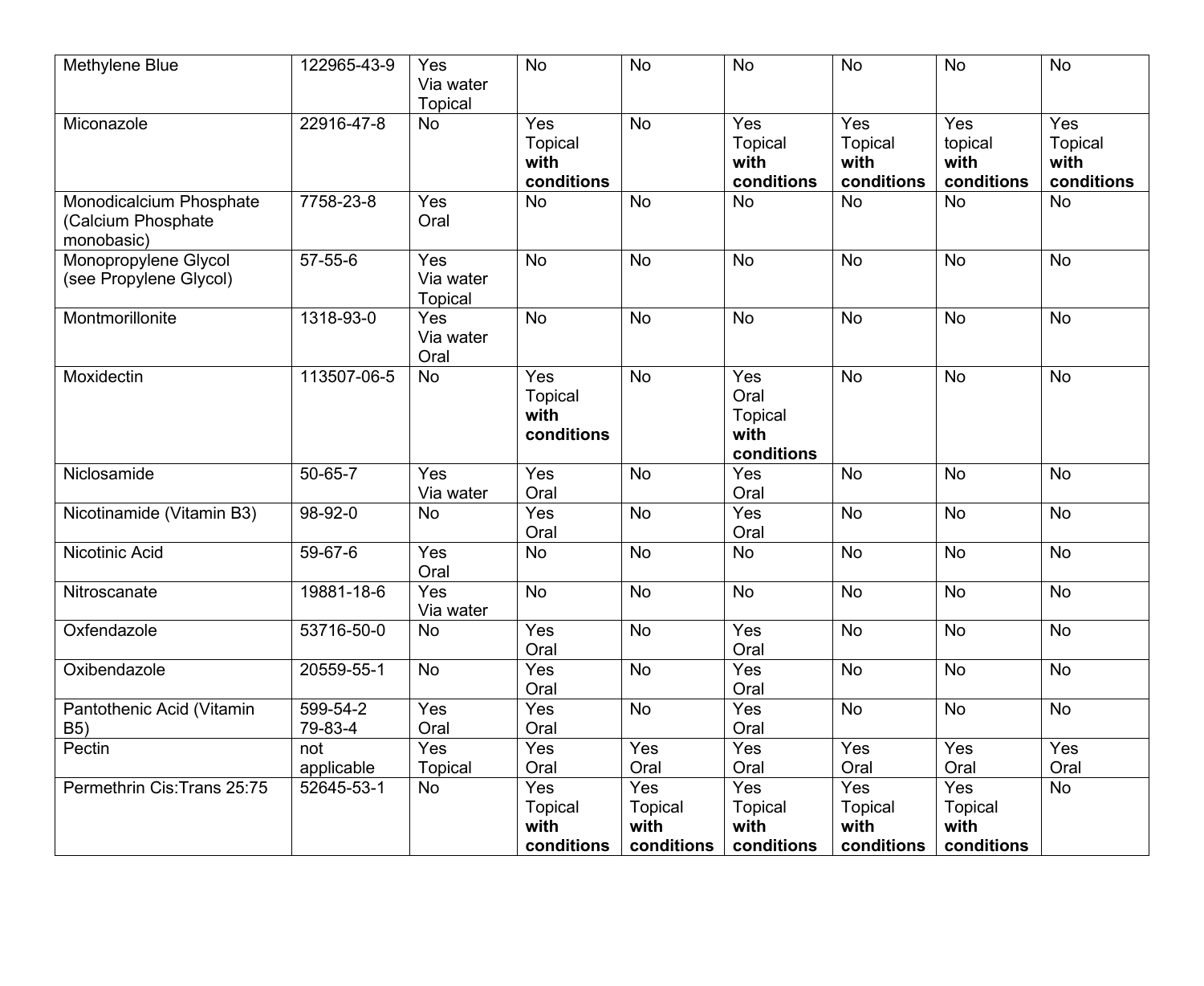| Permethrin Cis: Trans 40:60                                                                                                                                  | 52645-53-1        | <b>No</b>        | $\overline{Yes}$<br><b>Topical</b><br>with<br>conditions | Yes<br><b>Topical</b><br>with<br>conditions | Yes<br><b>Topical</b><br>with<br>conditions | Yes<br><b>Topical</b><br>with<br>conditions | Yes<br><b>Topical</b><br>with<br>conditions | <b>No</b> |
|--------------------------------------------------------------------------------------------------------------------------------------------------------------|-------------------|------------------|----------------------------------------------------------|---------------------------------------------|---------------------------------------------|---------------------------------------------|---------------------------------------------|-----------|
| Phenol                                                                                                                                                       | 108-95-2          | Yes<br>Via water | No                                                       | <b>No</b>                                   | <b>No</b>                                   | <b>No</b>                                   | <b>No</b>                                   | <b>No</b> |
| Phenoxyethanol                                                                                                                                               | 122-99-6          | Yes<br>Via water | <b>No</b>                                                | <b>No</b>                                   | <b>No</b>                                   | <b>No</b>                                   | No                                          | <b>No</b> |
| Pimenta racemosa (West<br>Indian Bay Oil)                                                                                                                    | not<br>applicable | Yes<br>Via water | No                                                       | <b>No</b>                                   | <b>No</b>                                   | No                                          | No                                          | No        |
| Piperazine                                                                                                                                                   | 110-85-0          | <b>No</b>        | No                                                       | <b>No</b>                                   | Yes<br>Oral                                 | <b>No</b>                                   | <b>No</b>                                   | <b>No</b> |
| Piperazine Citrate                                                                                                                                           | 41372-10-5        | Yes<br>Via water | Yes<br>Oral                                              | Yes<br>Oral                                 | Yes<br>Oral                                 | Yes<br>Oral                                 | Yes<br>Oral                                 | <b>No</b> |
| Piperazine phosphate                                                                                                                                         | 14538-56-8        | <b>No</b>        | No                                                       | <b>No</b>                                   | <b>No</b>                                   | Yes<br>Oral                                 | <b>No</b>                                   | <b>No</b> |
| Piperonyl butoxide                                                                                                                                           | $51-03-6$         | <b>No</b>        | Yes<br><b>Topical</b><br>with<br>conditions              | Yes<br><b>Topical</b><br>with<br>conditions | Yes<br><b>Topical</b><br>with<br>conditions | Yes<br><b>Topical</b><br>with<br>conditions | Yes<br><b>Topical</b><br>with<br>conditions | No        |
| Plant Extract:<br>Harakeke Phormium tenax<br>(D-xylose and D-glucuronic<br>acid)                                                                             | not<br>applicable | Yes<br>Via water | <b>No</b>                                                | <b>No</b>                                   | <b>No</b>                                   | <b>No</b>                                   | <b>No</b>                                   | No        |
| Plant Extract: Kahikatea<br>Dacrycarpus dacrydioides<br>(Podocarpic acid and other<br>diterpinoids)                                                          | not<br>applicable | Yes<br>Via water | <b>No</b>                                                | <b>No</b>                                   | <b>No</b>                                   | <b>No</b>                                   | <b>No</b>                                   | <b>No</b> |
| Plant Extract: Kanuka (White<br>Manuka) Kunzea<br>ericoides (Alpha pinea)                                                                                    | not<br>applicable | Yes<br>Via water | No                                                       | <b>No</b>                                   | <b>No</b>                                   | <b>No</b>                                   | <b>No</b>                                   | <b>No</b> |
| Plant Extract: Koromiko hebe<br>slicifolia and Hebe stricta<br>(Tannins)                                                                                     | not<br>applicable | Yes<br>Via water | <b>No</b>                                                | <b>No</b>                                   | <b>No</b>                                   | <b>No</b>                                   | <b>No</b>                                   | <b>No</b> |
| Plant extract: Mamaku<br>Cyathea Medullaris                                                                                                                  | not<br>applicable | Yes<br>Via water | No                                                       | <b>No</b>                                   | <b>No</b>                                   | <b>No</b>                                   | No                                          | <b>No</b> |
| Plant Extract:<br>Manuka Leptospermum<br>scoparium (Beta triketones<br>including leptospermone,<br>poly phenolic compounds<br>including tannin ellagic acid) | not<br>applicable | Yes<br>Via water | No                                                       | No                                          | <b>No</b>                                   | No                                          | No                                          | No        |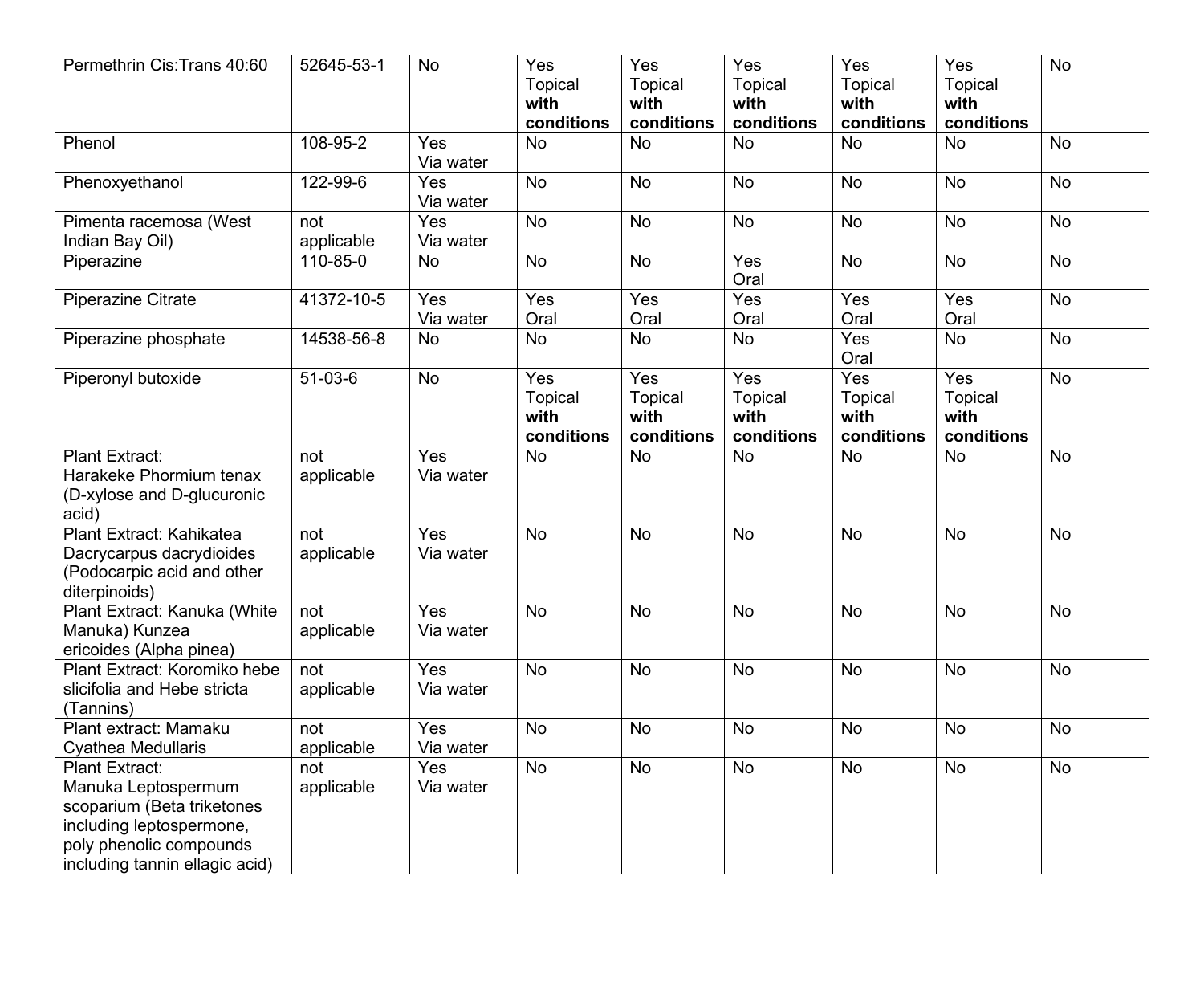| <b>Plant Extract:</b><br>Pohutakawa Metrosideros     | not<br>applicable | Yes<br>Via water     | No             | <b>No</b>      | <b>No</b>      | <b>No</b>      | <b>No</b>      | No             |
|------------------------------------------------------|-------------------|----------------------|----------------|----------------|----------------|----------------|----------------|----------------|
| excelsa (Ellagic and Gallic<br>acid)                 |                   |                      |                |                |                |                |                |                |
| Plant Extract: Kawakawa                              | not               | Yes                  | No             | <b>No</b>      | <b>No</b>      | <b>No</b>      | <b>No</b>      | No             |
| Macropiper excelsum<br>(Myristicin)                  | applicable        | Via water            |                |                |                |                |                |                |
| <b>Plant Extract: Puriri Vitex</b>                   | not               | Yes                  | No             | <b>No</b>      | <b>No</b>      | <b>No</b>      | <b>No</b>      | <b>No</b>      |
| lucens (Flavonoid c-                                 | applicable        | Via water            |                |                |                |                |                |                |
| glycoside, beta-carotene)<br>Pohutakawa Metrosideros | not               | Yes                  | <b>No</b>      | <b>No</b>      | <b>No</b>      | <b>No</b>      | <b>No</b>      | <b>No</b>      |
| excelsa (Ellagic and Gallic                          | applicable        | Via water            |                |                |                |                |                |                |
| acid) - Plant extract                                |                   |                      |                |                |                |                |                |                |
| Polyhexanide                                         | not               | <b>No</b>            | Yes            | Yes            | Yes            | Yes            | Yes            | Yes            |
|                                                      | applicable        |                      | Oral           | <b>Topical</b> | Topical        | <b>Topical</b> | Topical        | Topical        |
| Polyvinylpyrrolidone                                 | 9003-39-8         | Yes                  | No             | <b>No</b>      | <b>No</b>      | No             | No             | No             |
| (Povidone)<br>Potassium chloride                     | 7447-40-7         | Via water            | Yes            | Yes            | Yes            | Yes            | Yes            | Yes            |
|                                                      |                   | No                   | Oral           | Oral           | Oral           | Oral           | Oral           | Oral           |
| Potassium Permanganate                               | 7722-64-7         | Yes                  | No             | <b>No</b>      | <b>No</b>      | <b>No</b>      | <b>No</b>      | No             |
|                                                      |                   | Via water            |                |                |                |                |                |                |
| Povidone iodine                                      | 25655-41-8        | Yes                  | Yes            | Yes            | Yes            | Yes            | Yes            | Yes            |
| PVP-lodine                                           |                   | <b>Topical</b>       | <b>Topical</b> | <b>Topical</b> | <b>Topical</b> | <b>Topical</b> | <b>Topical</b> | <b>Topical</b> |
|                                                      |                   | with                 | with           | with           | with           | with           | with           | with           |
|                                                      |                   | conditions           | conditions     | conditions     | conditions     | conditions     | conditions     | conditions     |
| Praziquantel                                         | 55268-74-1        | Yes<br>Via water     | Yes<br>Oral    | Yes<br>Oral    | Yes<br>Oral    | Yes<br>Oral    | Yes<br>Oral    | Yes<br>Oral    |
|                                                      |                   |                      | <b>Topical</b> | Topical        |                | Topical        |                |                |
| Proflavine hemisulphate                              | 1811-28-5         | Yes                  | No             | No             | <b>No</b>      | No             | <b>No</b>      | <b>No</b>      |
|                                                      |                   | Via water            |                |                |                |                |                |                |
| Propolis                                             | not               | Yes                  | No             | <b>No</b>      | <b>No</b>      | <b>No</b>      | No             | No             |
|                                                      | applicable        | Oral                 |                |                |                |                |                |                |
|                                                      |                   | Topical              |                |                |                |                |                |                |
| Propylene Glycol                                     | 57-55-6           | Yes                  | No             | <b>No</b>      | <b>No</b>      | <b>No</b>      | No             | <b>No</b>      |
| (or monopropylene glycol)                            |                   | Via water<br>Topical |                |                |                |                |                |                |
| Puriri Vitex lucens (Flavonoid                       | not               | Yes                  | No             | No             | <b>No</b>      | <b>No</b>      | No             | No             |
| c-glycoside, beta-carotene) -                        | applicable        | Via water            |                |                |                |                |                |                |
| <b>Plant Extract</b>                                 | 22204-24-6        |                      |                | Yes            | <b>No</b>      |                | <b>No</b>      |                |
| Pyrantel embonate                                    |                   | No                   | No             | Oral           |                | No             |                | No             |
| Pyrethrins                                           | not               | No                   | Yes            | Yes            | No             | Yes            | Yes            | No             |
|                                                      | applicable        |                      | Oral           | Topical        |                | <b>Topical</b> | Topical        |                |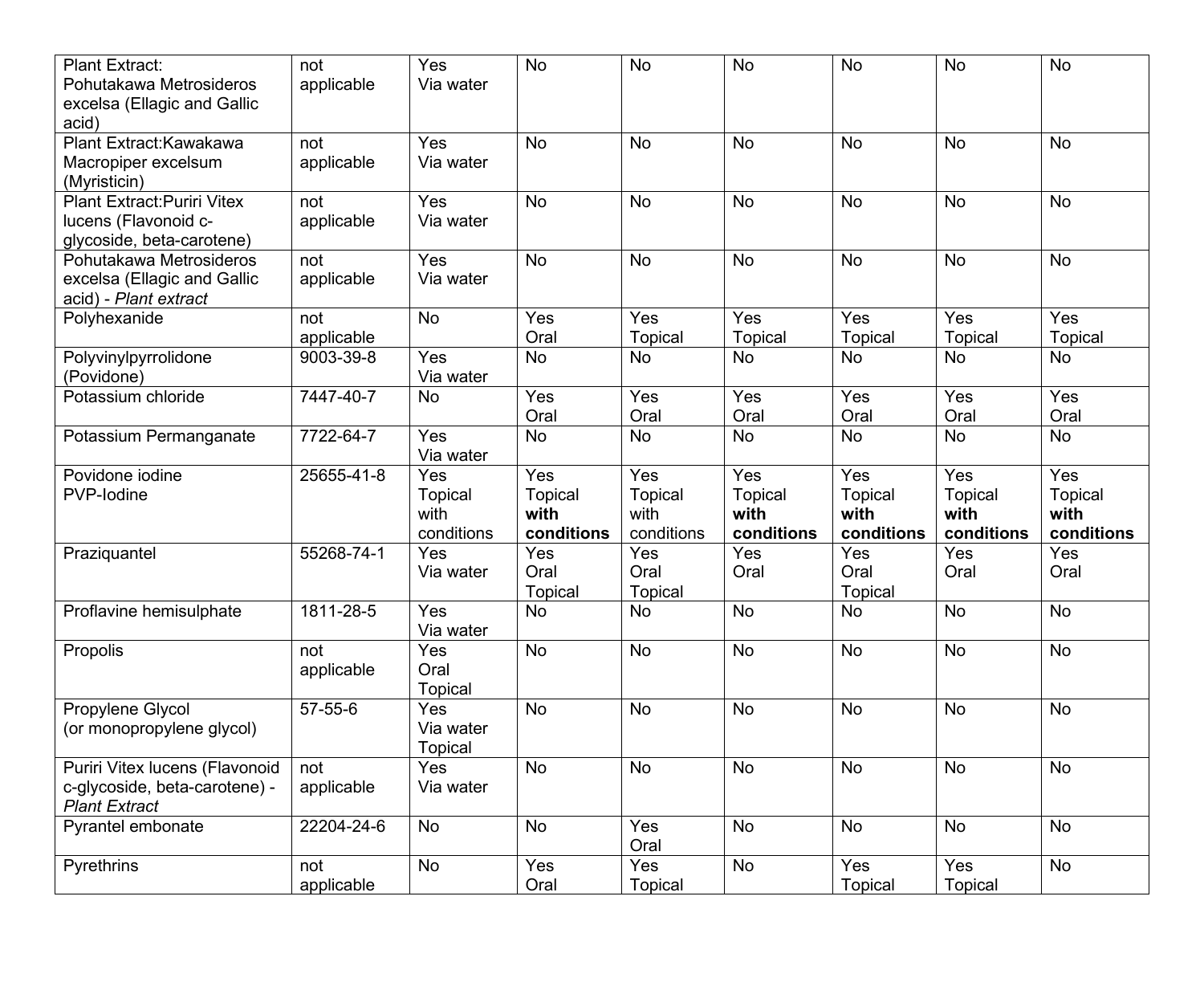| Pyrethrum Extract B.P                                       | not<br>applicable | <b>No</b>                              | <b>No</b>                         | <b>No</b>             | Yes<br><b>Topical</b><br>with<br>conditions | <b>No</b>                          | <b>No</b>             | No                                |
|-------------------------------------------------------------|-------------------|----------------------------------------|-----------------------------------|-----------------------|---------------------------------------------|------------------------------------|-----------------------|-----------------------------------|
| Pyrethrum liquid extract                                    | not<br>applicable | <b>No</b>                              | No                                | Yes<br><b>Topical</b> | <b>No</b>                                   | $\overline{Yes}$<br><b>Topical</b> | Yes<br>Topical        | <b>No</b>                         |
| Pyrethrum powder                                            | not<br>applicable | <b>No</b>                              | No                                | Yes<br><b>Topical</b> | <b>No</b>                                   | Yes<br><b>Topical</b>              | Yes<br>Topical        | <b>No</b>                         |
| Pyridoxine HCl (Vitamin B6)                                 | 58-56-0           | Yes<br>Oral                            | Yes<br>Oral                       | <b>No</b>             | Yes<br>Oral                                 | No                                 | No                    | No                                |
| Pyriproxyfen                                                | 95737-68-1        | <b>No</b>                              | <b>No</b>                         | Yes<br><b>Topical</b> | <b>No</b>                                   | Yes<br><b>Topical</b>              | Yes<br><b>Topical</b> | No                                |
| Quinine bisulphate                                          | 549-56-4          | Yes<br>Via water                       | <b>No</b>                         | No                    | <b>No</b>                                   | No                                 | No                    | No                                |
| Quinine hydrochloride<br>dihydrate                          | 6119-47-7         | Yes<br>Via water                       | No                                | <b>No</b>             | No                                          | <b>No</b>                          | No                    | <b>No</b>                         |
| Quinine Sulphate                                            | 207671-44-1       | Yes<br>Via water                       | No                                | <b>No</b>             | <b>No</b>                                   | <b>No</b>                          | No                    | No                                |
| Rafoxanide                                                  | 22662-39-1        | Yes<br>Via water<br>With<br>conditions | No                                | <b>No</b>             | <b>No</b>                                   | <b>No</b>                          | <b>No</b>             | No                                |
| Retinol Palmitate (Vitamin A)                               | 79-81-2           | Yes<br>Via water                       | Yes<br>Oral                       | Yes<br>Oral           | Yes<br>Oral                                 | Yes<br>Oral                        | Yes<br>Oral           | Yes<br>Oral                       |
| Riboflavin (Vitamin B2)                                     | 83-88-5           | Yes<br>Via water                       | Yes<br>Oral                       | Yes<br>Oral           | Yes<br>Oral                                 | Yes<br>Oral                        | Yes<br>Oral           | No                                |
| Ronidazole                                                  | 7681-76-7         | <b>No</b>                              | Yes<br>Oral<br>with<br>conditions | <b>No</b>             | Yes<br>Oral<br>with<br>conditions           | <b>No</b>                          | <b>No</b>             | Yes<br>Oral<br>with<br>conditions |
| <b>Silver Colloid</b>                                       | not<br>applicable | Yes<br>Via water                       | <b>No</b>                         | <b>No</b>             | <b>No</b>                                   | <b>No</b>                          | <b>No</b>             | No                                |
| <b>Silver Proteinate</b><br><b>Strong Silver Proteinate</b> | 9008-42-8         | Yes<br>Via water                       | No                                | No                    | No                                          | No                                 | No                    | No                                |
| S-methoprene                                                | 65733-16-6        | <b>No</b>                              | <b>No</b>                         | Yes<br><b>Topical</b> | No                                          | $\overline{Yes}$<br>Topical        | Yes<br>Topical        | No                                |
| Sodium bicarbonate                                          | 144-55-8          | No                                     | Yes<br>Oral                       | No                    | Yes<br>Oral                                 | No                                 | No                    | No                                |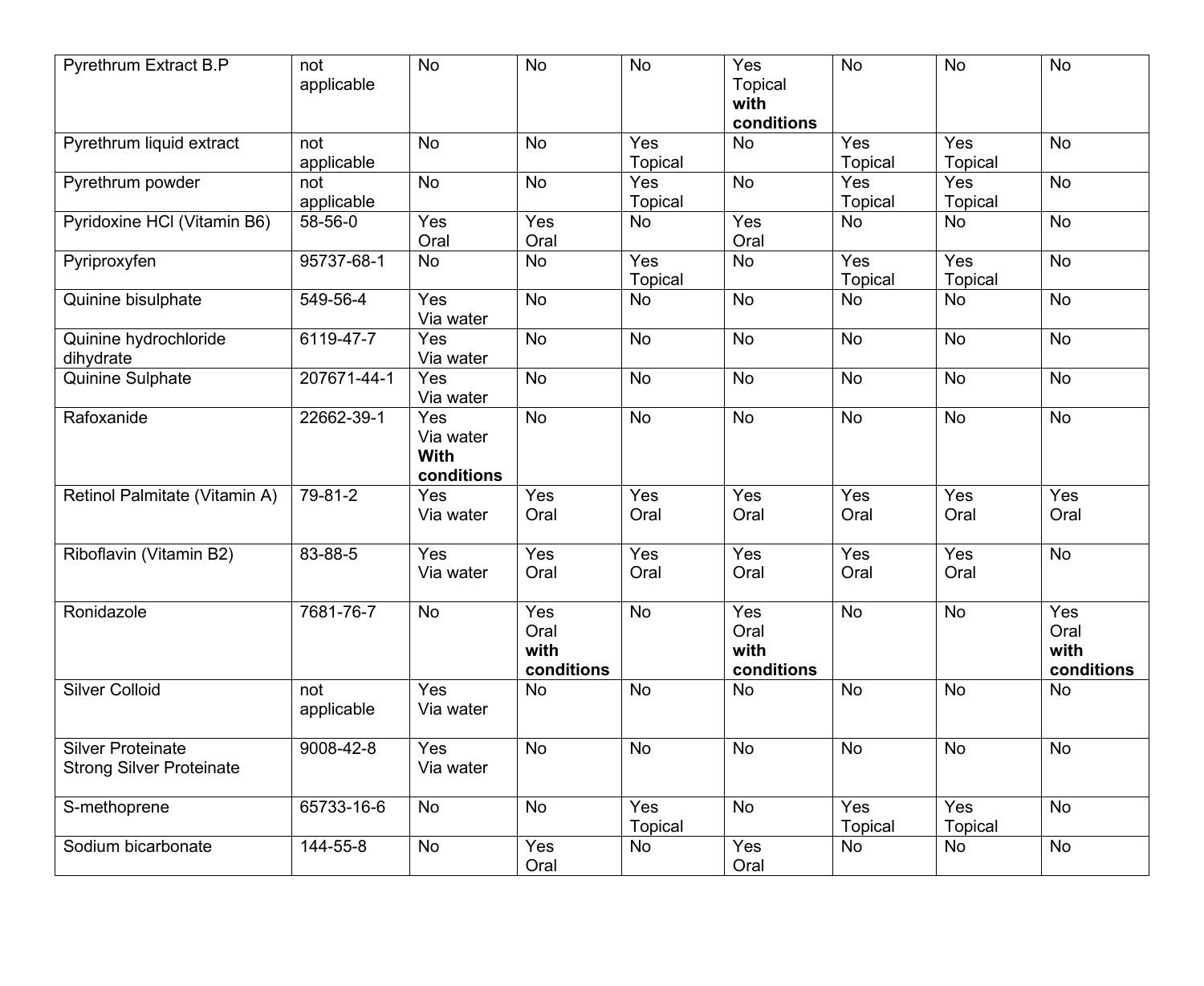| Sodium Chloride                                                 | 7647-14-5                | Yes<br>Via water                       | Yes<br>Oral           | Yes<br>Oral | Yes<br>Oral | Yes<br>Oral | Yes<br>Oral | Yes<br>Oral |
|-----------------------------------------------------------------|--------------------------|----------------------------------------|-----------------------|-------------|-------------|-------------|-------------|-------------|
| Sodium Chlorite                                                 | 7758-19-2                | Yes<br>Via water                       | <b>No</b>             | No          | <b>No</b>   | <b>No</b>   | <b>No</b>   | No          |
| Sodium Perborate<br>tetrahydrate                                | 10486-00-7               | Yes<br>Via water                       | <b>No</b>             | <b>No</b>   | <b>No</b>   | <b>No</b>   | <b>No</b>   | <b>No</b>   |
| Sodium Propionate                                               | 137-40-6                 | Yes<br>Oral                            | <b>No</b>             | No          | <b>No</b>   | <b>No</b>   | No          | <b>No</b>   |
| Sodium Thiosulphate                                             | 7772-98-7                | Yes<br>Via water                       | <b>No</b>             | <b>No</b>   | <b>No</b>   | <b>No</b>   | <b>No</b>   | No          |
| <b>Squill Elixir</b>                                            | not<br>applicable        | <b>No</b>                              | Yes<br><b>Topical</b> | No          | <b>No</b>   | <b>No</b>   | <b>No</b>   | <b>No</b>   |
| <b>Surgical Spirit</b>                                          | not<br>applicable        | Yes<br>Topical                         | No                    | No          | <b>No</b>   | No          | No          | No          |
| Tabebuia avellanedae extract                                    | not<br>applicable        | Yes<br>Via water                       | <b>No</b>             | <b>No</b>   | <b>No</b>   | <b>No</b>   | <b>No</b>   | No          |
| Tea Tree Oil (Melaleuca Oil)                                    | 68647-73-4               | Yes<br>Via water                       | Yes<br>Oral           | <b>No</b>   | <b>No</b>   | <b>No</b>   | <b>No</b>   | <b>No</b>   |
| Thiamine/Thiamine<br>Hydrochloride (Vitamin B1)                 | 59-43-8<br>67-03-8       | <b>No</b>                              | Yes<br>Oral           | <b>No</b>   | Yes<br>Oral | <b>No</b>   | <b>No</b>   | <b>No</b>   |
| Tocopheryl acetate (Vitamin<br>E)<br>See also Alpha tocopherols | $all-rac =$<br>7695-91-2 | Yes<br>Oral                            | Yes<br>Oral           | <b>No</b>   | Yes<br>Oral | <b>No</b>   | <b>No</b>   | <b>No</b>   |
| Treonine                                                        | 72-19-5                  | Yes<br>Via water                       | Yes<br>Oral           | No          | Yes<br>Oral | <b>No</b>   | <b>No</b>   | No          |
| Tricaine methanesulfonate                                       | 886-86-2                 | Yes<br>Via water<br>with<br>conditions | <b>No</b>             | No          | <b>No</b>   | <b>No</b>   | <b>No</b>   | <b>No</b>   |
| Trisodium citrate                                               | 6132-04-3                | <b>No</b>                              | Yes<br>Oral           | Yes<br>Oral | Yes<br>Oral | Yes<br>Oral | Yes<br>Oral | Yes<br>Oral |
| Tryptophan                                                      | $73 - 22 - 3$            | No                                     | Yes<br>Oral           | No          | Yes<br>Oral | No          | No          | No          |
| Zinc                                                            | 7440-66-6                | <b>No</b>                              | No                    | No          | Yes<br>Oral | No          | <b>No</b>   | No          |
| Zinc Oxide                                                      | 1314-13-2                | Yes<br><b>Topical</b>                  | No                    | No          | No          | No          | No          | No          |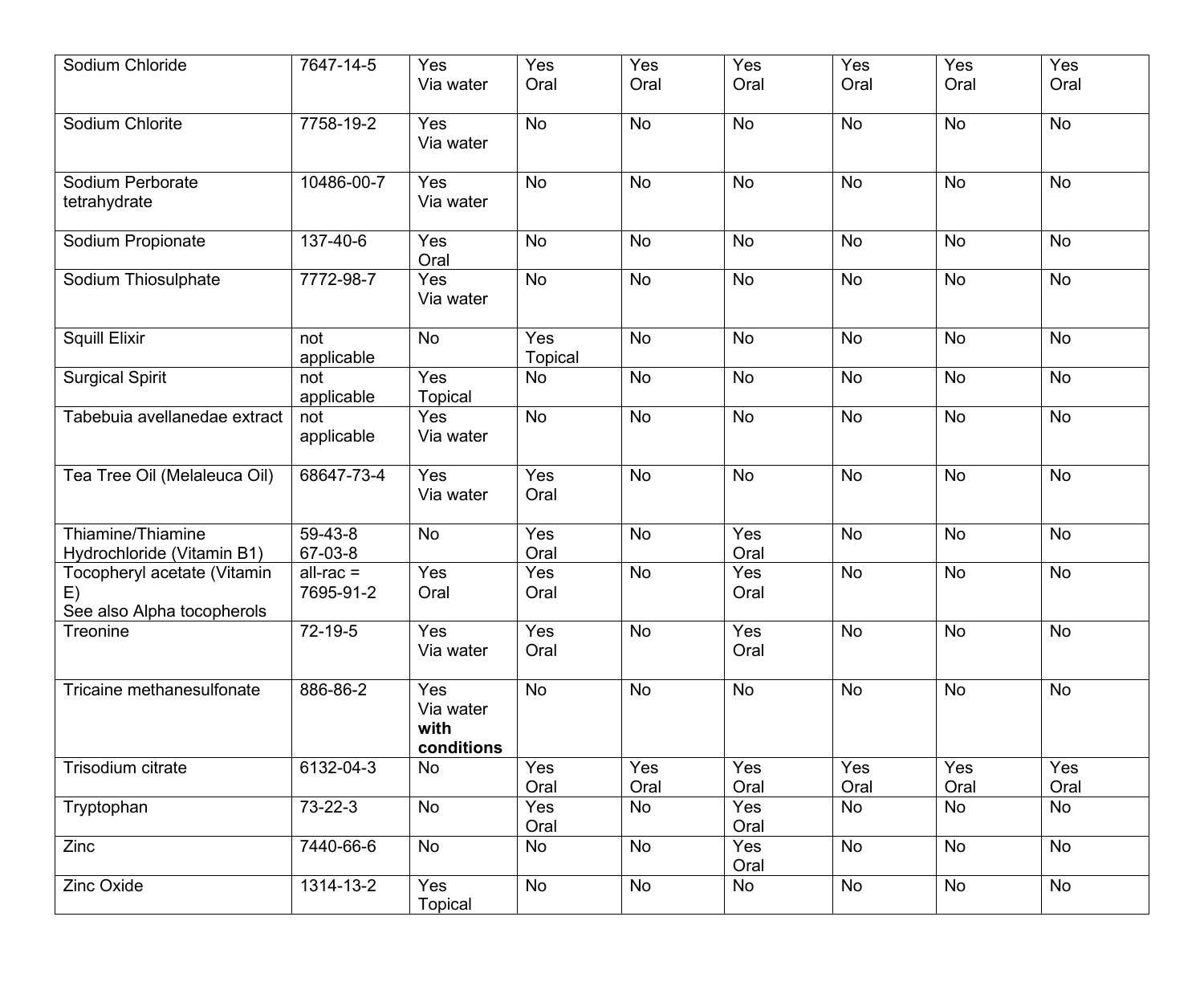| <b>Zinc Sulphate</b> | 7446-20-0 | Yes                   | No | N0 | <b>NC</b> | N0 | No | No |
|----------------------|-----------|-----------------------|----|----|-----------|----|----|----|
|                      |           | $\cdots$<br>Via water |    |    |           |    |    |    |
|                      |           |                       |    |    |           |    |    |    |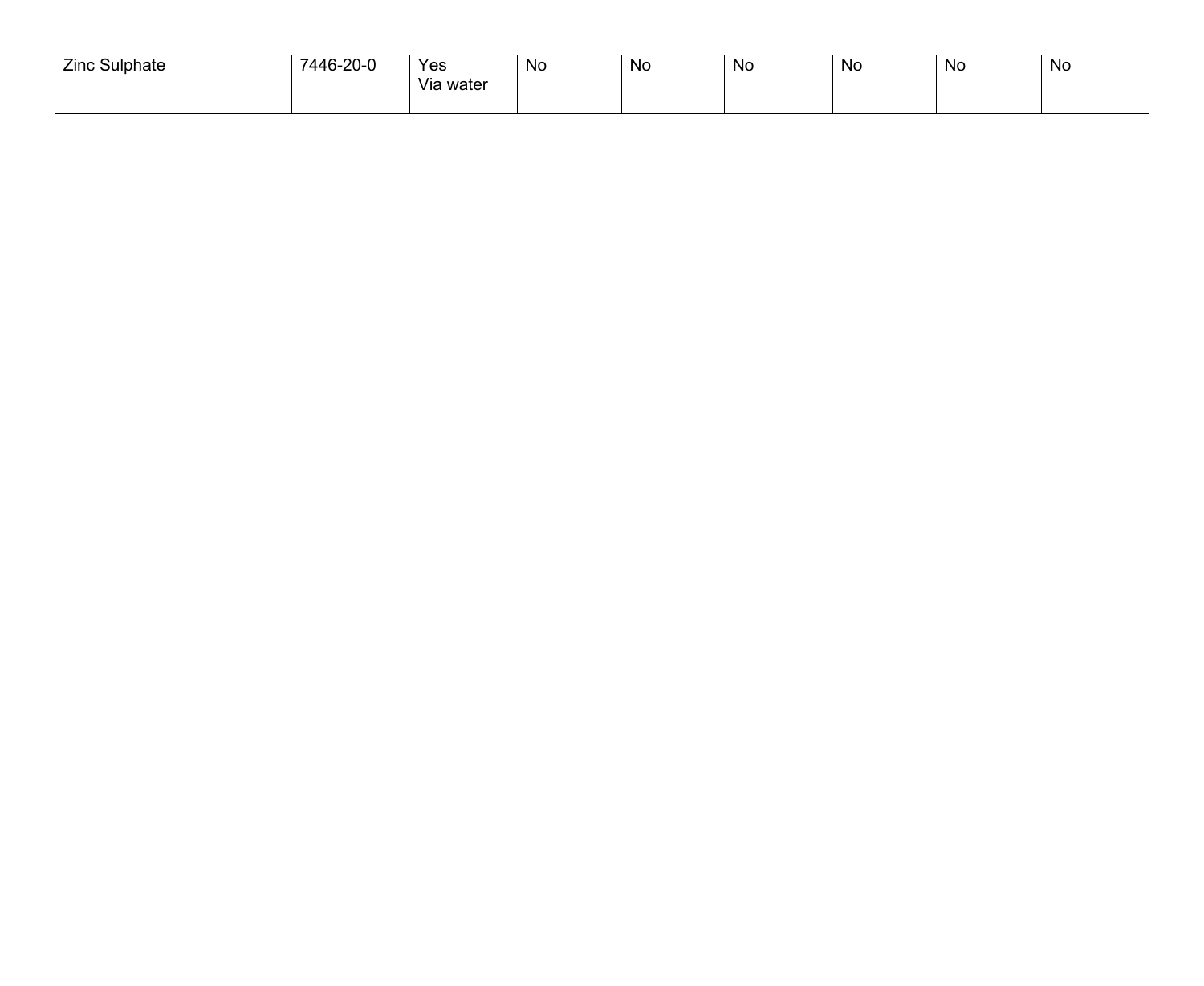# **Active Ingredient Conditions on inclusion**

#### <span id="page-14-0"></span>**Bromhexine**

Products containing **Bromhexine** should include the following conditions on the packaging/ product literature: Bromhexine is a mucolytic to be used as an adjunctive therapy. It has no activity against bacterial, viral or other causes of respiratory disease. Birds displaying symptoms of respiratory disease may deteriorate rapidly and should be examined by a veterinary surgeon.

#### <span id="page-14-1"></span>**Copper**

Products containing **Copper** should include an appropriate condition since copper can be toxic to fish.

### <span id="page-14-2"></span>**Cypermethrin**

Products containing **Cypermethrin** should include the following on the product literature: Extremely dangerous to fish and aquatic life. Do not use spray in areas containing aquaria, fish tanks and bowls. Do not contaminate aquaria, fishbowls, ponds or waterways with the product.

### <span id="page-14-3"></span>**Cyromazine**

Products containing **Cyromazine** should include the following conditions:

- May be harmful to invertebrates including shrimps, crabs or other crustaceans; snails or other molluscs; starfish or other echinoderms; corals. Do not use in aquaria containing these species.
- Wash splashes from skin and eyes immediately.

#### <span id="page-14-4"></span>**Didecyldimethylammonium chloride**

Products containing **Didecyldimethylammonium chloride** may only be marketed for the use as a wound irrigation and skin decontamination solution.

#### <span id="page-14-5"></span>**Dimetridazole**

Products containing **Dimetridazole** should include a condition that the product is not to be used in animals intended for human consumption.

#### <span id="page-14-6"></span>**Doramectin**

Products containing **Doramectin** must include the following on the product literature: "Do not use in animals other than those indicated. Serious reactions, including deaths, have been reported in dogs (especially Collies, Old English Sheep Dogs and related breeds), tortoises and turtles treated with products containing the active substance."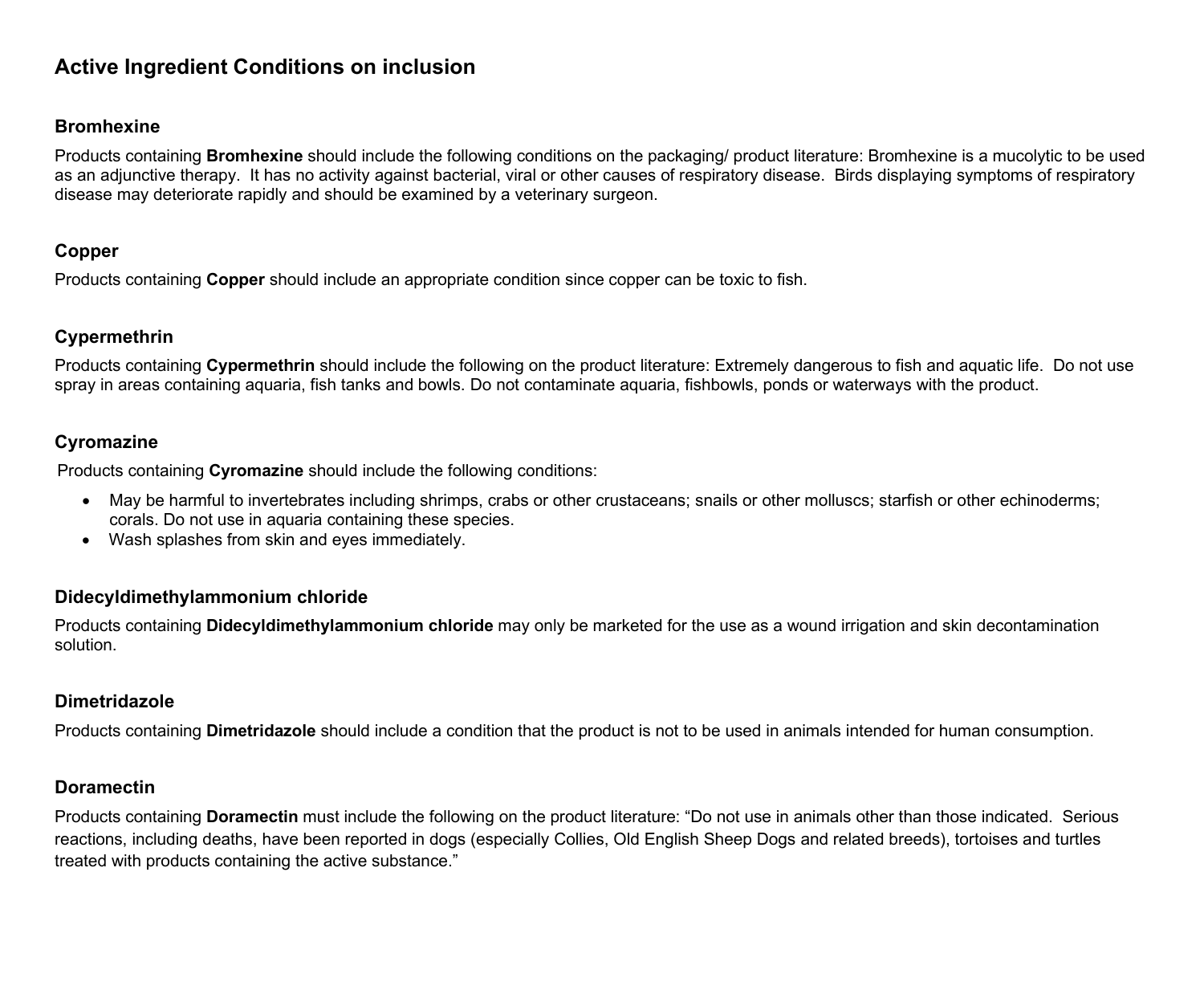### <span id="page-15-0"></span>**Emamectin Benzoate**

Products containing **Avermectins** must include the following on the product literature: "Do not use in animals other than those indicated. Serious reactions, including deaths, have been reported in dogs (especially Collies, Old English Sheep Dogs and related breeds), tortoises and turtles treated with products containing the active substance."

#### <span id="page-15-1"></span>**Enilconazole**

Products containing **Enilconazole** must contain the following conditions on the packaging: "If signs of disease persist beyond 7 days, or reappear, then advice must be sought from a veterinary surgeon".

### <span id="page-15-4"></span>**Eprinomectin**

<span id="page-15-2"></span>Products containing **Eprinomectin** must include the following on the product literature: "Do not use in animals other than those indicated. Serious reactions, including deaths, have been reported in dogs (especially Collies, Old English Sheep Dogs and related breeds), tortoises and turtles treated with products containing the active substance."

### **Ethopabat**

The active **Ethopabat** is approved for use in combination with A**mprolium.** It must be clear on the packaging that it is a supplementary active which improves the coccidiostatic activity of amprolium.

#### <span id="page-15-3"></span>**Ethyl butlacetylaminopropionate**

Products containing **Ethyl butlacetylaminopropionate** must include the following on the product literature the statement "If signs of disease persist or appear consult a veterinary surgeon."

### <span id="page-15-5"></span>**Fipronil**

To reduce the potential risks to the user from exposure to the solution, the product containing fipronil must be presented as a spot-on solution (not a spray), in child resistant packaging or double layer packaging that is suitably deterrent to a child. The product must be provided in a type of packaging that allows safe dispensing of the correct dose. If to be used for homing pigeons (kept for racing and exhibition only). The product must not be used in pigeons producing food for human consumption. **Conditions to appear on the package leaflet and outer label/carton:**

- Fipronil is an insecticide for topical use and will spread over the bird's skin and feathers.
- Exposure can cause mucous membrane, skin and eye irritation, as well as neurotoxicity.
- Do not use if hypersensitive (allergic) to fipronil or other insecticides.
- Administer solution directly onto the skin of the bird and wash hands immediately.
- Wear PVC or nitrile gloves when treating multiple birds.
- Avoid exposure to the solution and do not handle treated birds for 24 hours.
- Wash hands immediately after use or contact with treated birds.
- If the product is accidentally swallowed, seek medical advice immediately and show the label to the doctor.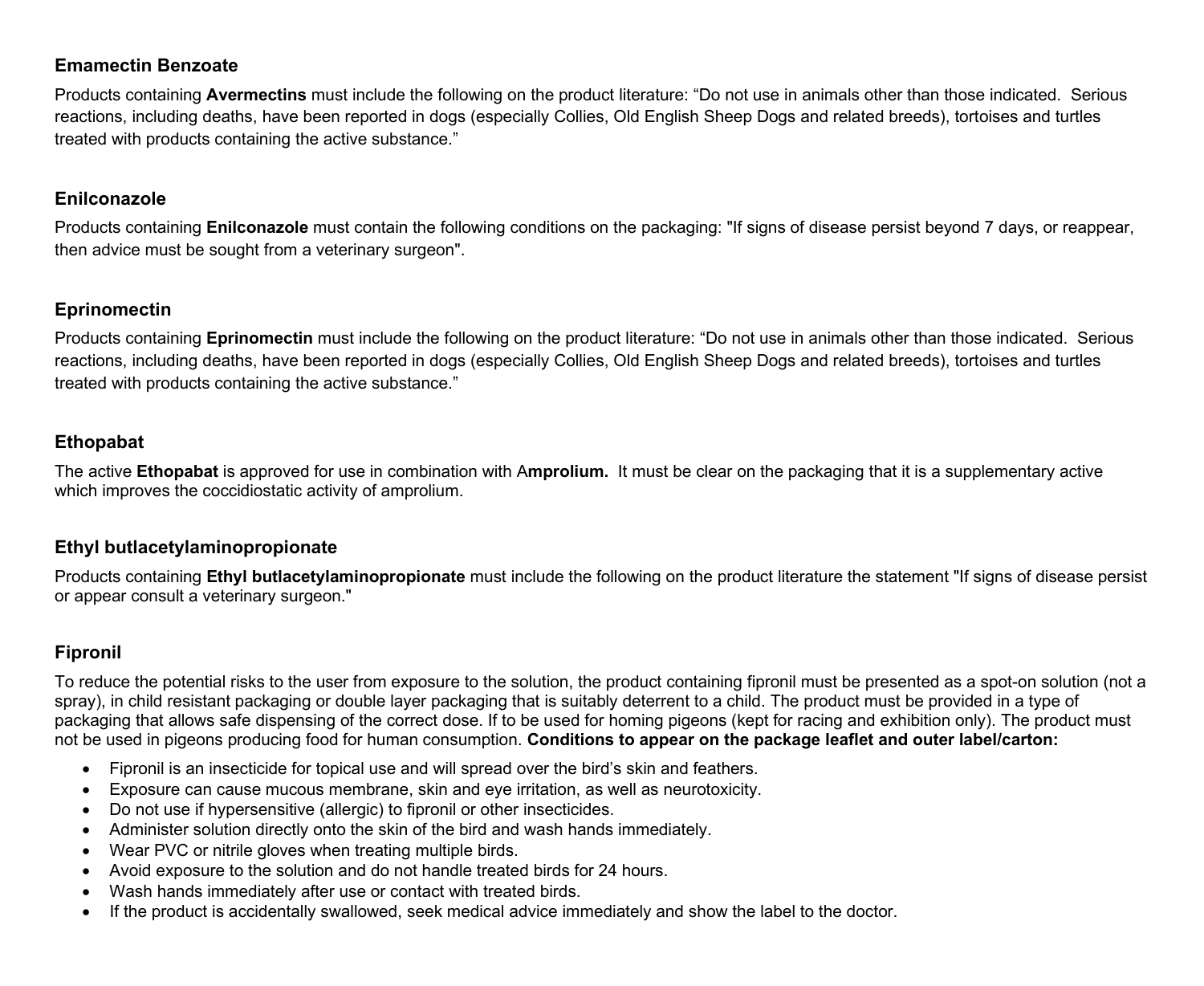- Keep container in original packaging, out of sight and reach of children.
- Dispose of in accordance with local requirements. The product should not enter water courses as this may be dangerous for fish and other aquatic organisms.
- The product must not be used in birds producing food for human consumption.

Products containing **Fipronil** should include a contraindication for the use of the product in rabbits on their packaging, labels and package leaflets.

### **Fructo-oligosaccharide**

Not for use in degus

## <span id="page-16-0"></span>**Hexamethylparaosaniline (Crystal Violet/Gentian Violet)**

Products containing **Hexamethylparaosaniline** must be appropriately labelled to give information (1) on the hazards (including potential for cancer) and risks of handling the substance (2) on minimising exposure and advice on what to do in the event of accidental exposure (3) on the environmental hazards and how to dispose of unused substance and treated water.

### <span id="page-16-1"></span>**Ivermectin**

- Products containing **Ivermectin** must include the following on the product literature: "Do not use in animals other than those indicated. Serious reactions, including deaths, have been reported in dogs (especially Collies, Old English Sheep Dogs and related breeds), tortoises and turtles treated with products containing the active substance."
- <span id="page-16-4"></span>• Do not use in tortoises or turtles

## <span id="page-16-2"></span>**Lufenuron**

The following conditions should be included in the product literature: **For use in fish only. May be harmful to aquatic invertebrates.**

## <span id="page-16-3"></span>**Malachite Green**

Products containing **Malachite Green** must be labelled in accordance with CLP Regulations and have child-resistant closures.

## **Miconazole**

Products containing **miconazole** must contain the following conditions: "If signs of disease persist beyond 7 days, or reappear, then advice must be sought from a veterinary surgeon".

Additional conditions added 09/10/19:

The CLP hazard conditions, and associated symbols must appear on the packaging:

- H302: Harmful if swallowed;
- H317: May cause an allergic skin reaction;
- H334: May cause allergy or asthma symptoms or breathing difficulties if inhaled;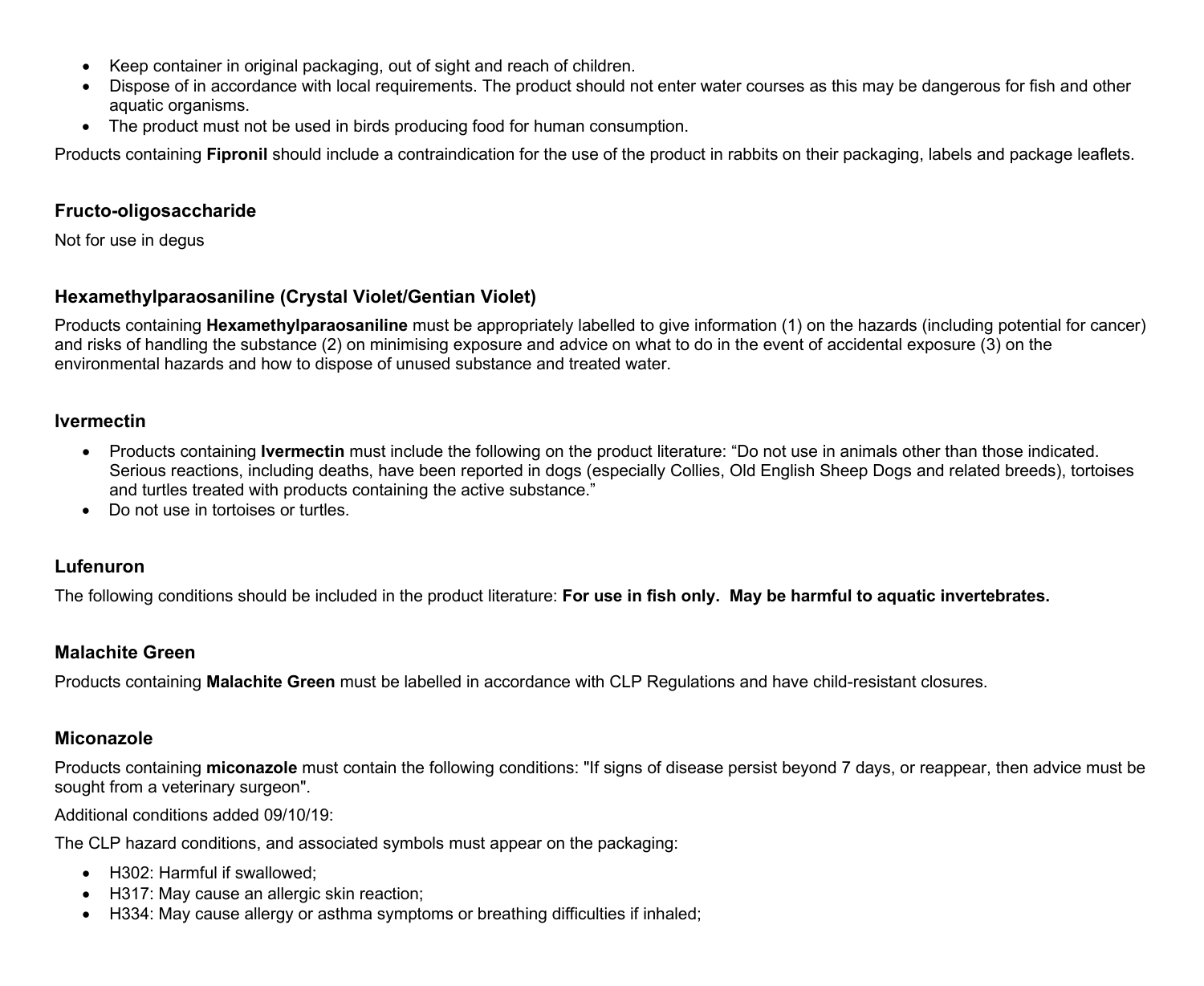• H410: Very toxic to aquatic life with long lasting effects

### <span id="page-17-0"></span>**Moxidectin**

The following user safety conditions and disposal advice should be added to the labelling/ product literature:

- Avoid direct contact with skin and eyes.
- The use of protective gloves is recommended.
- Wash hands or any exposed area after use.
- Do not smoke, drink or eat while handling this product.
- In the event of eye contact, flush the eye with copious amounts of clean water and seek medical advice.
- The product should not enter water courses as it is dangerous to fish and aquatic life.

The labelling/product literature should include the following prudent use conditions:

- 1. Care should be taken to avoid the following practices because they increase the risk of development of resistance and could ultimately result in ineffective therapy:
	- Too frequent and repeated use of anthelmintics from the same class, over an extended period of time
	- Underdosing, which may be due to underestimation of body weight, misadministration of the product, or lack of calibration of the dosing device (if any).
- 2. 'Do not use in animals other than those indicated. Moxidectin can be toxic to Collies, Old English Sheep dogs and related breeds and crossbreeds. Ensure that these animals do not come into contact with the product and especially that they do not lick/drink the product.'

## <span id="page-17-2"></span>**Piperonyl Butoxide**

Products containing **Piperonyl Butoxide** must include the conditions "Harmful to fish. Cover or remove all fishbowls and aquaria before use. Do not contaminate ponds, waterways or ditches with the product."

## <span id="page-17-1"></span>**Permethrin**

Spot on topical treatments containing **Permethrin** must contain the following prominently on the packaging: A cat symbol with a cross or line drawn through it; and the words "Caution: Extremely poisonous to cats. It is important that cats do not come into contact with this product as it could kill them".

## <span id="page-17-3"></span>**Povidone iodine**

Products containing **Povidone iodine** must contain the following conditions " Not to be used on open wounds at a concentrations above 1%"

## <span id="page-17-4"></span>**Pyrethrum Extract B.P**

Products containing **Pyrethrum Extract B.P** must include the conditions "Harmful to fish. Cover or remove all fishbowls and aquaria before use. Do not contaminate ponds, waterways or ditches with the product."